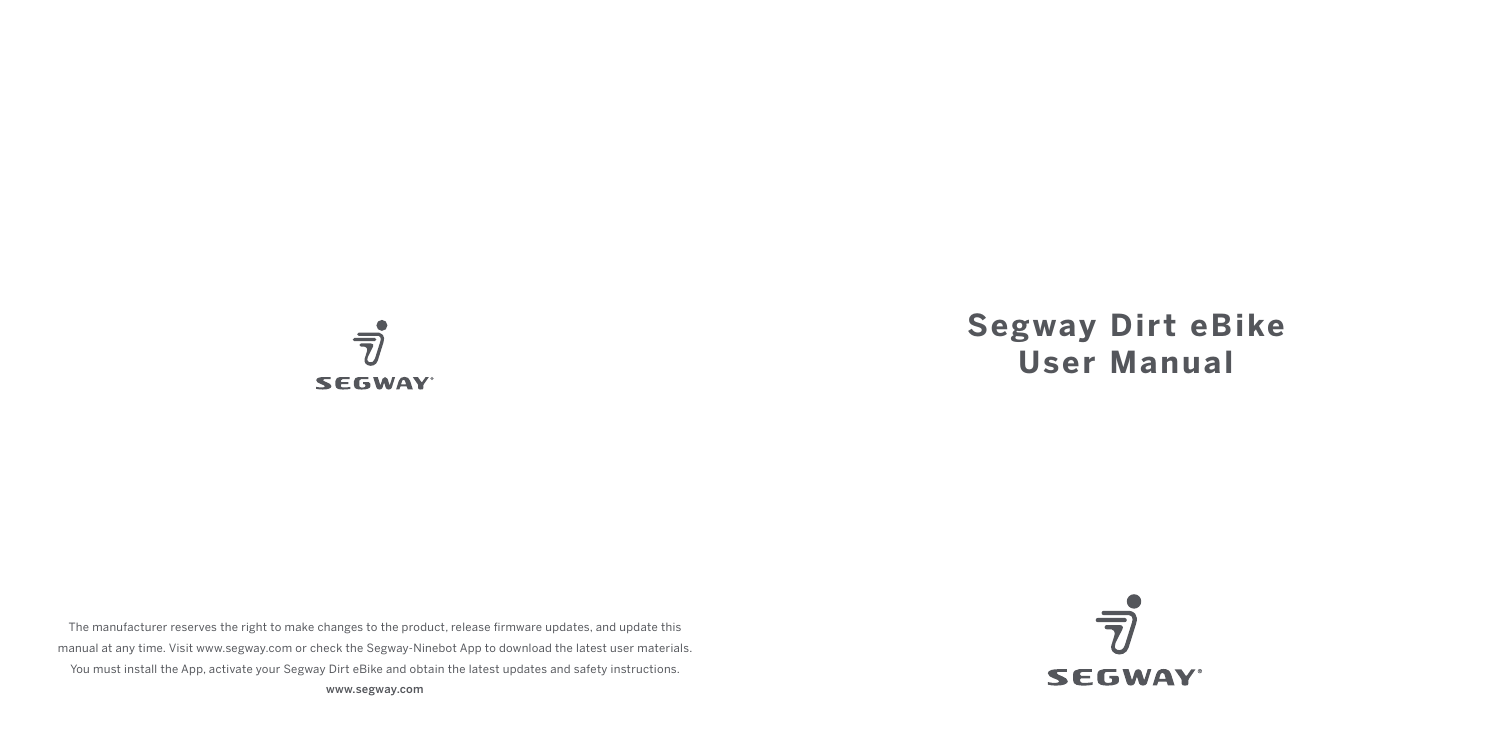## California Proposition 65

# **A** WARNING

Operating, servicing and maintaining a passenger vehicle or off-highway motor vehicle can expose you to chemicals including engine exhaust, carbon monoxide, phthalates, and lead, which are known to the State of California to cause cancer and birth defects or other reproductive harm. To minimize exposure, avoid breathing exhaust, do not idle the engine except as necessary, service your vehicle in a well-ventilated area and wear gloves or wash your hands frequently when servicing your vehicle. For more information go to https://www.p65warnings.ca.gov/products/passenger-vehicle.

# IMPORTANT INFORMATION

For the purpose of emphasis, the words and symbols of "WARNING" ( $\triangle$ ) "CAUTION" ( $\otimes$ ). "NOTICE" and "NOTE ( \* )" have special meanings. Pay extra attention to information highlighted by these signals:

WARNING ( $\bigwedge$ ) indicates a potential hazard that could result in death or serious injury.

CAUTION ( $\otimes$ ) indicates a potential hazard that could result in minor or moderate injury. NOTICE indicates a potential hazard that could result in vehicle or equipment damage. NOTE ( $*$ ) indicates information that makes installation and maintenance easier.

# NO PASSENGERS

1 person only! This vehicle is designed as an operator-only model. The motorcycle loading limit and seating configuration do not safely allow the carrying of a passenger.

# FOR RECREATIONAL OFF-ROAD USE ONLY

Segway Dirt eBike is designed and manufactured for recreational off-road use only. If you need to cross a paved or public road, get off and walk your vehicle across.

#### \* NOTE

You must thoroughly understand the user manual before riding the Segway Dirt eBike. This manual should be considered as a permanent part of the motorcycle and should remain with the vehicle when it is resold.

#### \* NOTE

Read the *Segway Dirt eBike Limited Warranty and Dispute Resolution* thoroughly so you understand the coverages that protect your new motorcycle and know your rights and responsibilities.

## **A** WARNING

- Do not ride through flood water, submerge the vehicle or wade in water for a long time. The battery will be damaged and cause serious danger.
- You must wear a helmet and protective gear when riding at all times.
- Improper decorations and modifications can cause a crash in which you could be killed. We strongly advise that you do not modify your Segway Dirt eBike or remove any original equipment. Changing its original design or operation is very dangerous. Segway is unable to accept any liability for parts and accessories which have not been approved.
- Lock the battery case before use.
- Do not apply a high pressure washer directly to the electrical components.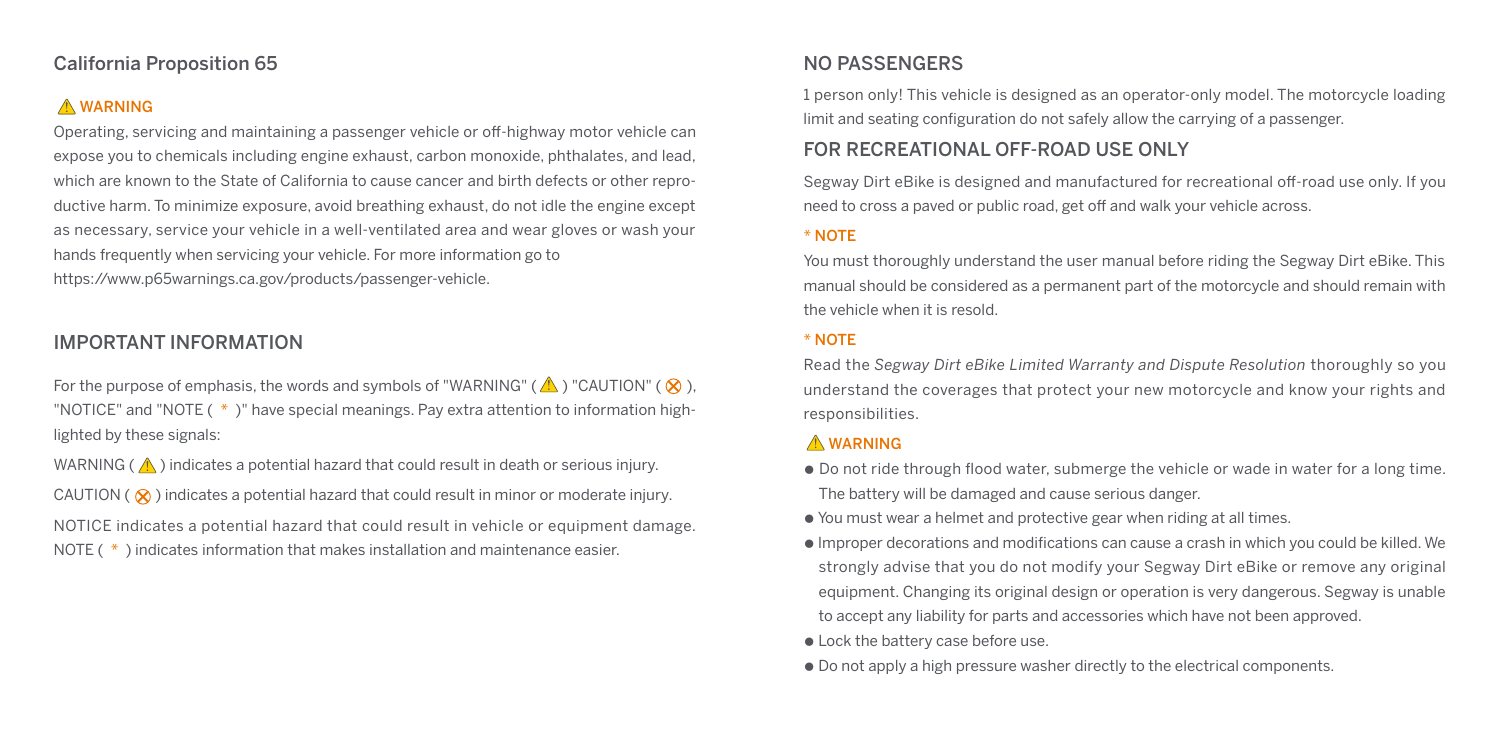# **Contents**

|                                                                                                                                                                                                                                    | 10 |
|------------------------------------------------------------------------------------------------------------------------------------------------------------------------------------------------------------------------------------|----|
|                                                                                                                                                                                                                                    | 15 |
|                                                                                                                                                                                                                                    | 18 |
| 7. Notes on Usage and Operation <b>Face Election</b> 2014 100 and 2016 100 and 2016 100 and 2016 100 and 2016 100 and 2016 100 and 2016 100 and 2016 100 and 2016 100 and 2016 100 and 2016 100 and 2016 100 and 2016 100 and 2016 | 24 |
| 8. How to Charge <b>Figure 2010 CONDITED 2010 CONDITED 30 CONDITED 2010 CONDITED 2010 CONDITED 2010 CONDITED 30</b>                                                                                                                | 26 |
|                                                                                                                                                                                                                                    |    |
|                                                                                                                                                                                                                                    |    |
|                                                                                                                                                                                                                                    |    |
|                                                                                                                                                                                                                                    |    |
|                                                                                                                                                                                                                                    | 40 |
|                                                                                                                                                                                                                                    |    |
|                                                                                                                                                                                                                                    |    |
|                                                                                                                                                                                                                                    |    |

## Welcome

Thank you for choosing Segway Dirt eBike ( X160 / X260 ).

Segway Dirt eBike is an all-terrain off-road electric motorcycle with high performance. It is eco-friendly and built for all user types, making it possible for more people than ever to participate in exciting off-road adventures. Unlike older models, which are large, heavy, difficult to maintain and operate, Segway Dirt eBike has the advantages of being lightweight, easy to learn and maintain and with a performance guarantee.



X260



Please read the user manual carefully and fully understand the vehicle's usage and maintenance methods. Please note that the pictures shown are for illustration purpose only. Actual product may vary due to continuous vehicle improvement. No legal claims can be made on the basis of data in this manual.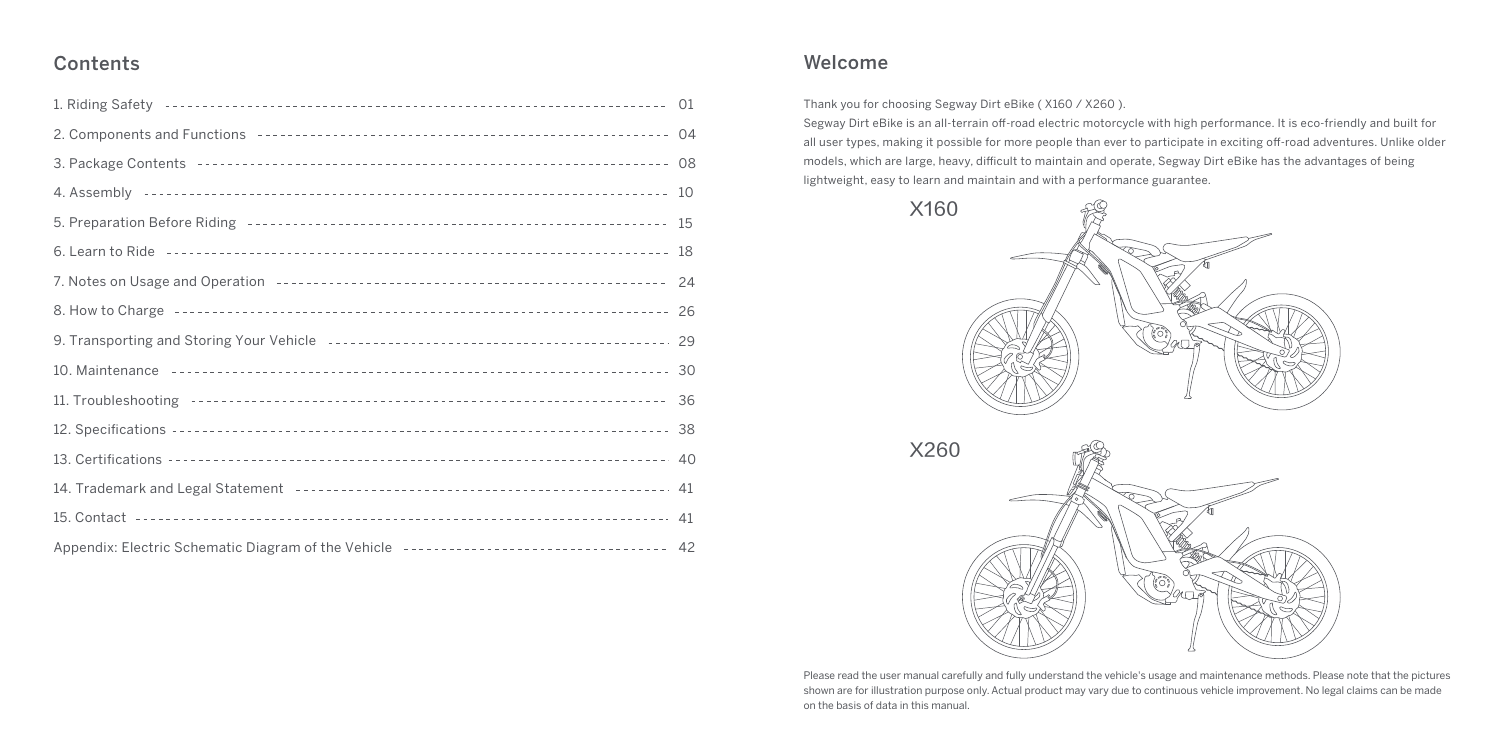# 1 Riding Safety

Please follow local laws and traffic rules strictly. Do not ride Segway Dirt eBike on public roads, as this product is for off-road use only. Please understand that you can reduce the risk by following all the instructions and warnings in this manual, but you cannot eliminate all the risks. Remember that whenever you ride the Segway Dirt eBike you risk injury from loss of control, collisions, and falls. RIDE AT YOUR OWN RISK AND USE COMMON SENSE.

- 1. For your safety, please read the manual carefully and familiarize yourself with the vehicle, then find a safe training ground to practice. Ride within your limits. Start with EP mode at a low speed and gradually build up your off-road riding skills. For the best performance and a longer service life, please follow the instructions to assemble the vehicle correctly.
- 2. To avoid damage to the electrical components, do not apply high pressure directly to the vehicle, expose it to rain or submerge in water. When wading in water, the water level should not exceed the wheel center.
- 3. Do not soak the battery in water. Doing so will risk the battery to short circuit or to be permanently damaged. When the battery is wet, charging can cause the battery to burn or explode.
- 4. Be sure to watch the Riding Tutorial on the Segway-Ninebot App before your first ride. Please do not lend Segway Dirt eBike to anyone who does not know how to operate it. People under the following conditions should not ride the vehicle:
- Ⅰ. Underage
- Ⅱ. Cannot take on physically challenging activities because of a health condition
- Ⅲ. Pregnant
- Ⅳ. Beyond the weight range
- Ⅴ. Under the influence of alcohol or drugs
- 5. Do not ride in extreme weather like snow, heavy rain and storms. Slow down on uneven, wet and slippery surfaces, steep slopes, sharp turns, mud puddles and loose ground. Always keep a safe distance from other vehicles.
- 6. Do not modify the vehicle or change parts by yourself. To repair or replace components, please go to a professional repair shop.

7. If you hear any abnormal noises or alarms, stop riding immediately and call after-sales service for help.

8. To reduce the risk of injury, you must read and follow all "NOTICE", "CAUTION" ( $\otimes$ ), "NOTE" (  $*$  ) and "WARNING" ( $\bigwedge$ ) notices in this document.

#### Before Every Ride

#### 1. Dress properly

 Please dress in unrestrictive clothing with non-open cuffs and with good flexibility. Wearing bright colors helps others to see you more easily. Wear a helmet, sturdy riding boots, eye protection, gloves, and protective clothing. Do not ride in slippers or high-heels.

2. Check all functionalities before every riding session

## **A** WARNING

Improperly maintaining the vehicle could lead to problems, causing a crash in which you could be killed. Always follow the inspection and maintenance recommendations and schedules (see chapter 10. Maintenance).

- Wheels should not be shaky. Tire pressure should be 32.6 psi (225 kPa). Check both tires for condition and tread depth. Tires should have no cracks or abnormal wear and tear. Make sure there are no foreign objects like glass, stones and nails stuck in the tires. Spokes should not be loose.
- Chains normally have a 0.4–0.8 inch (10–20 mm) moving range. If there's jamming, please clean and add lubricating oil.
- Check the drive belt tension and condition. Adjust when necessary.
- Check front and rear suspension for proper operation.
- Check whether the front and rear brakes function properly and ensure that the brake cable is not damaged. Brake cable should have the right tension.
- Screws, nuts, bolts and other fasteners must be checked. Make sure there's no loose part. Refer to *Torque Index Card* to tighten parts of the vehicle.
- The handlebar should be stable and able to turn smoothly.
- When the vehicle is turned off, test to see if the accelerator can work smoothly and return correctly.
- Make sure there is enough remaining battery for your planned trip. Check to ensure that the power supply circuit and lighting can work properly.
- The stem and shock absorber tubes should be clean, and without any foreign objects stuck inside.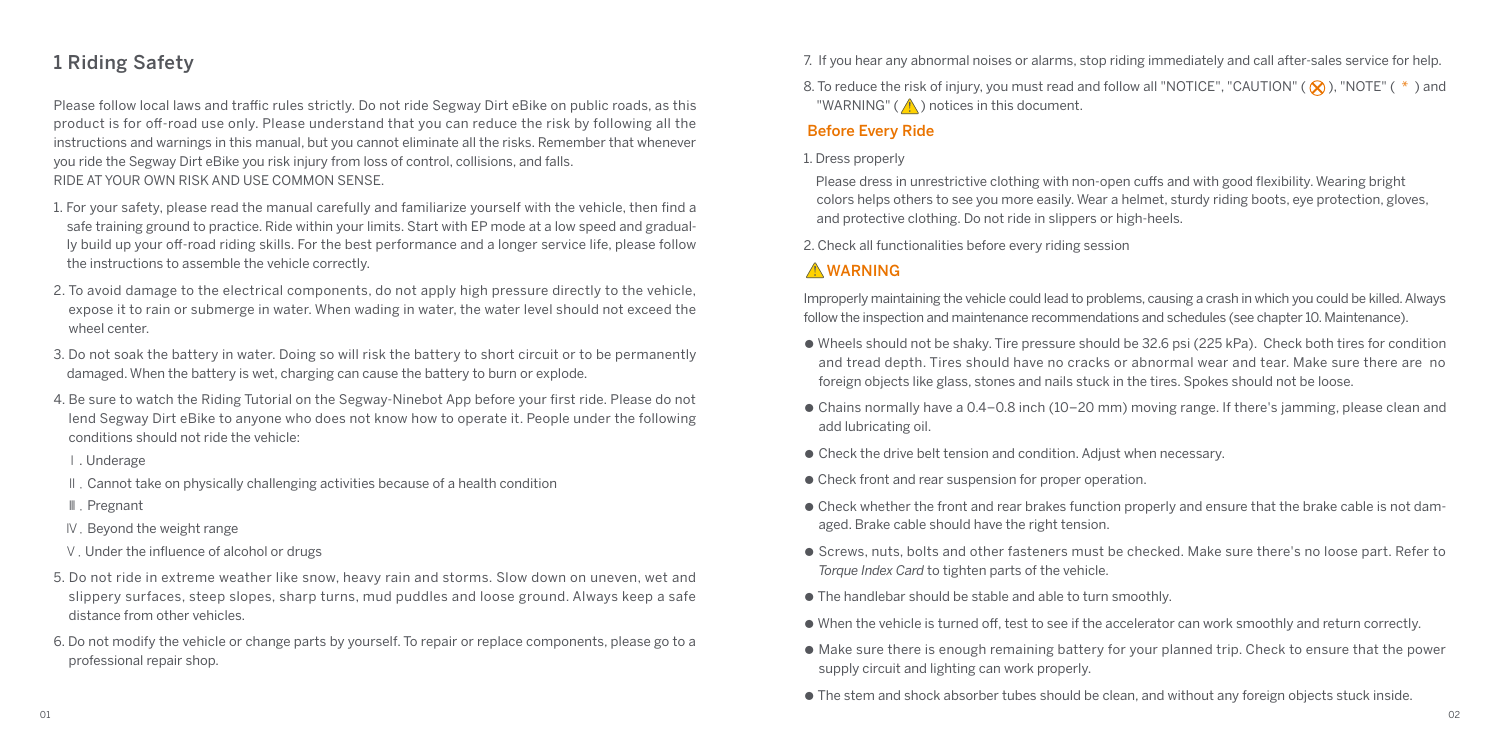#### When Riding

- 1. Always wear a helmet and protective gear. Use an approved motorcycle helmet that meets the local safety standards. Wearing protective gear like knee pads and elbow pads are highly recommended.
- 2. Do not ride under the influence of drugs or alcohol and avoid riding when tired or fatigued.
- 3. Do not exceed the speed limit. Stay alert when riding and avoid using phones, cameras, earplugs, etc.
- 4. Always focus on the road and the riding environment. Take extra care when riding at dawn, at dusk or at night, when visibility is low.
- 5. The rated loading capacity is 1 person. Overloading will cause riding difficulty and risk of injury. Please do not overload or use the vehicle to carry heavy stuff.
- 6. Do not ride through flood water, submerge the vehicle or wade in water for a long time. The electrical components such as the controller and battery will be damaged. Brake performance will be affected when the water level is higher than the wheel center.
- 7. To ensure safety and vehicle performance, please ride smoothly and avoid rapid acceleration and deceleration. DO NOT brake abruptly when riding, otherwise there will be a risk for loss of control.

#### Safe Use

- 1. Always turn off the electric lock when you are not riding. Accidents can happen when the motorcycle is powered on while the rider is trying to get on/ off the vehicle.
- 2. When backing up or pushing the motorcycle while dismounted, be sure to turn off the electric lock.
- 3. When parking, turn off the Segway Dirt eBike and leave it on a flat surface. Do not park your vehicle on a slope or soft ground.
- 4. Do not park the Segway Dirt eBike in no-parking zones, such as an emergency exit or fire escapes.
- 5. Be sure to only use the charger provided in the package. Charger and battery pack must match. The charger input voltage is 100–240 V. If the charger or charging port is wet, do not charge.
- 6. Battery working temperature is 14 °F to 122 °F (-10 to 50 ℃), with optimal performance in 50 °F to 86 °F (10 to 30 ℃). Only use the battery in working temperatures and do not charge when temperature is lower than 32 °F (0 ℃).

# 2 Components and Functions

Please identify each part and familiarize yourself with them. The diagrams below use Segway X260 as an example. Actual product may vary.

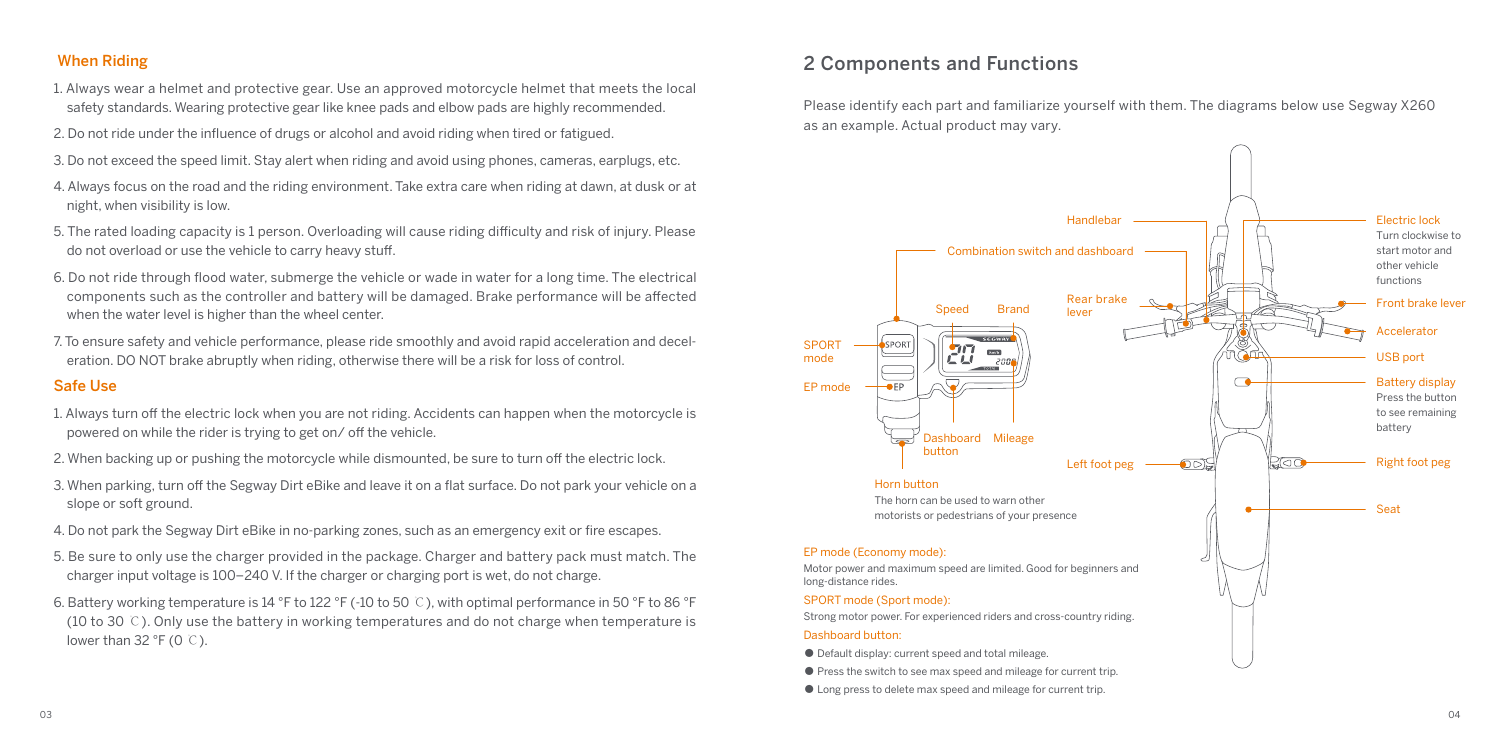



#### \* NOTE

For convenience of maintenance and better service, please make sure the vehicle frame number is well protected. The number is engraved on the stem.

There's also a unique motor number on each motor.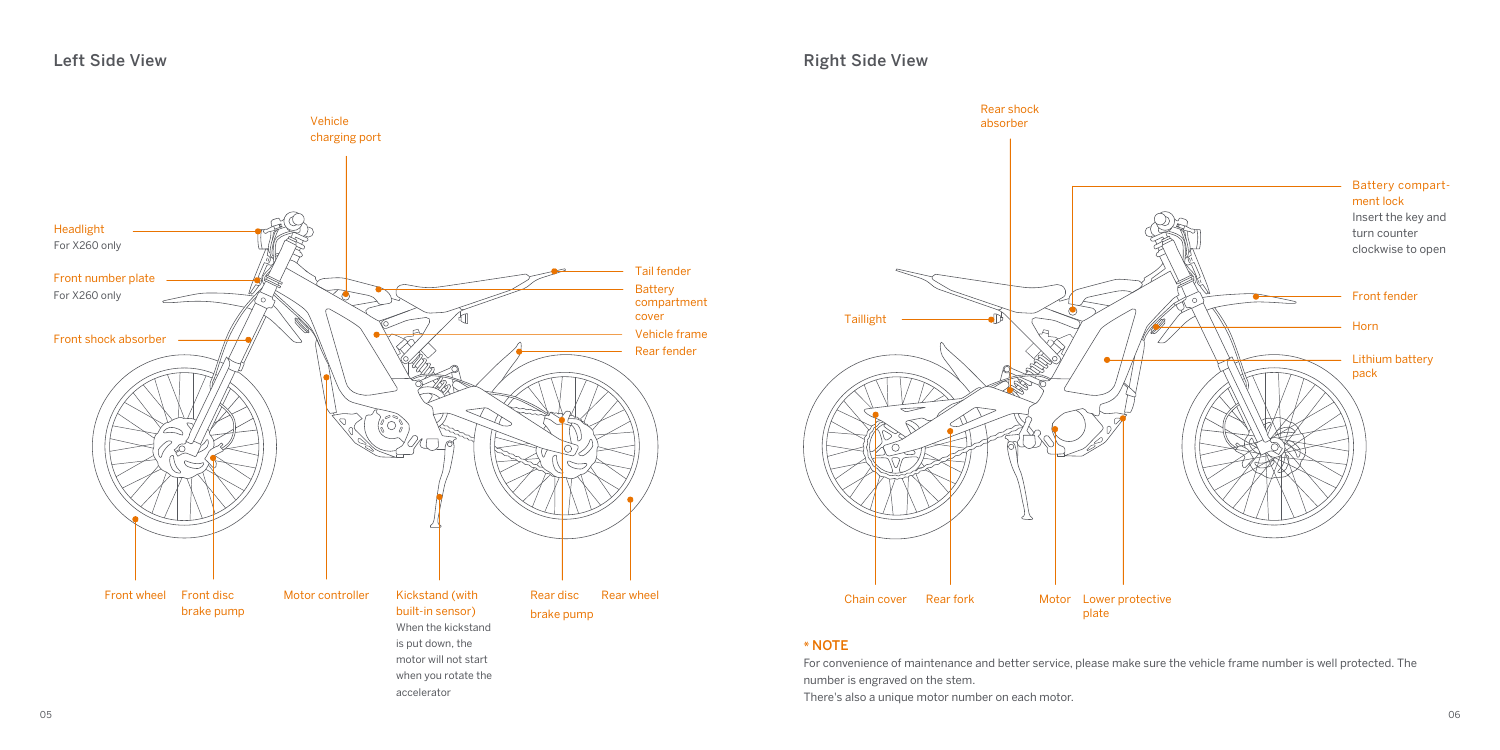# Location of Important Labels

## $\otimes$  CAUTION

We have provided important safety notice on labels and in this user manual. For the safety of you and others, please make sure to read labels on the vehicle and packaging materials. Do not remove any labels from the vehicle.



# 3 Package Contents



When unpacking, please check if all items are in good condition. If there are any missing or defective parts, please contact your dealer or after-sales service.

To avoid damage to vehicle parts or to avoid accidents, please see your dealer for service and vehicle adjustment.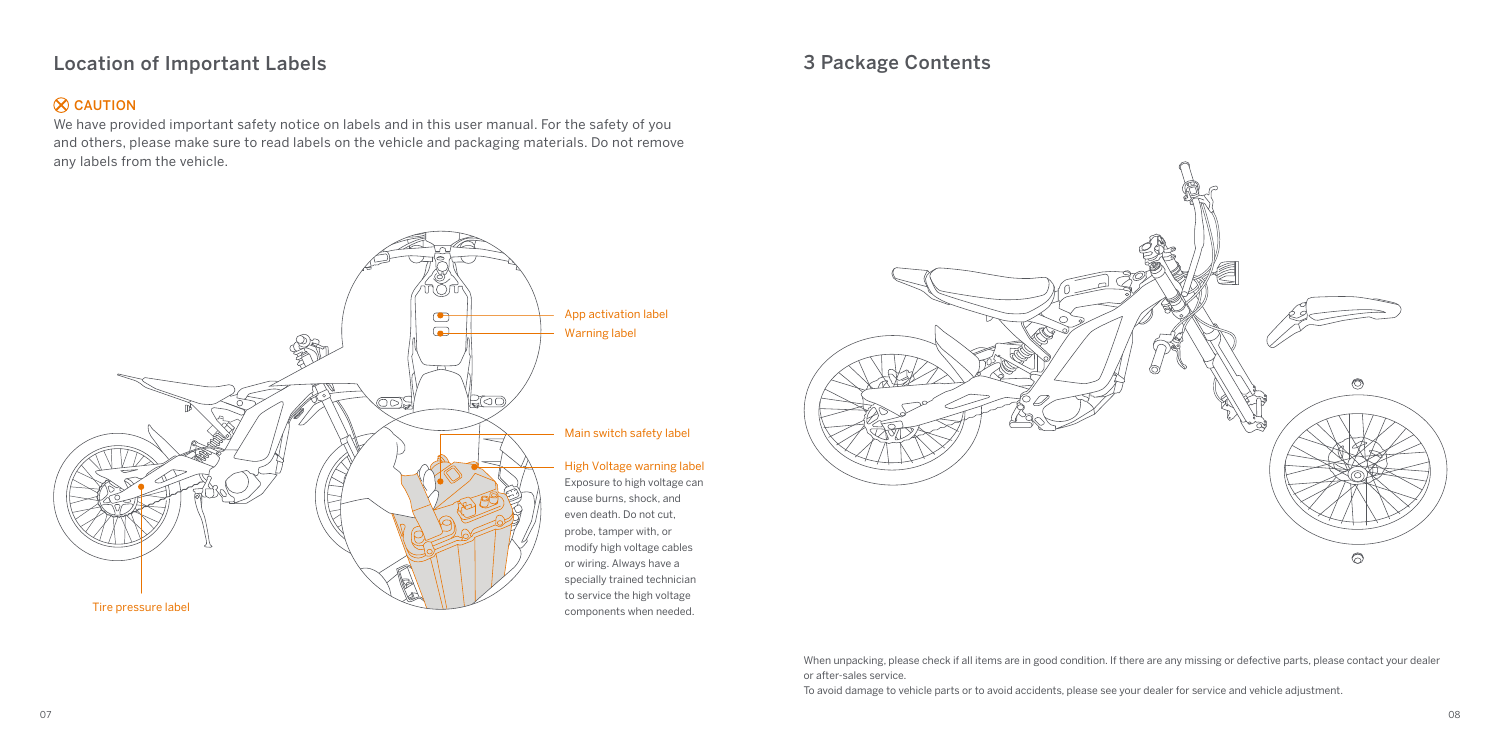

# wwww

Right Foot Peg

Battery



Charger



Cushioning Foam

# 4 Assembly

Please follow the instructions to assemble the vehicle. Improper assembly can lead to rider injury or vehicle damage.

#### Install Handlebar

1. Use a 4 mm Allen wrench to loosen the 4 lock screws (with washers) and take off the handlebar stem cap.



3. Insert the handlebar and affix the handlebar stem cap. Align with the marking and fit the handlebar to the right direction and angle.



- 2. Install the front brake lever, then the accelerator on the handlebar.
- \* Do not tighten the nuts.



4. Tighten the 4 lock screws. Refer to *Torque Index Card* for torque specs.

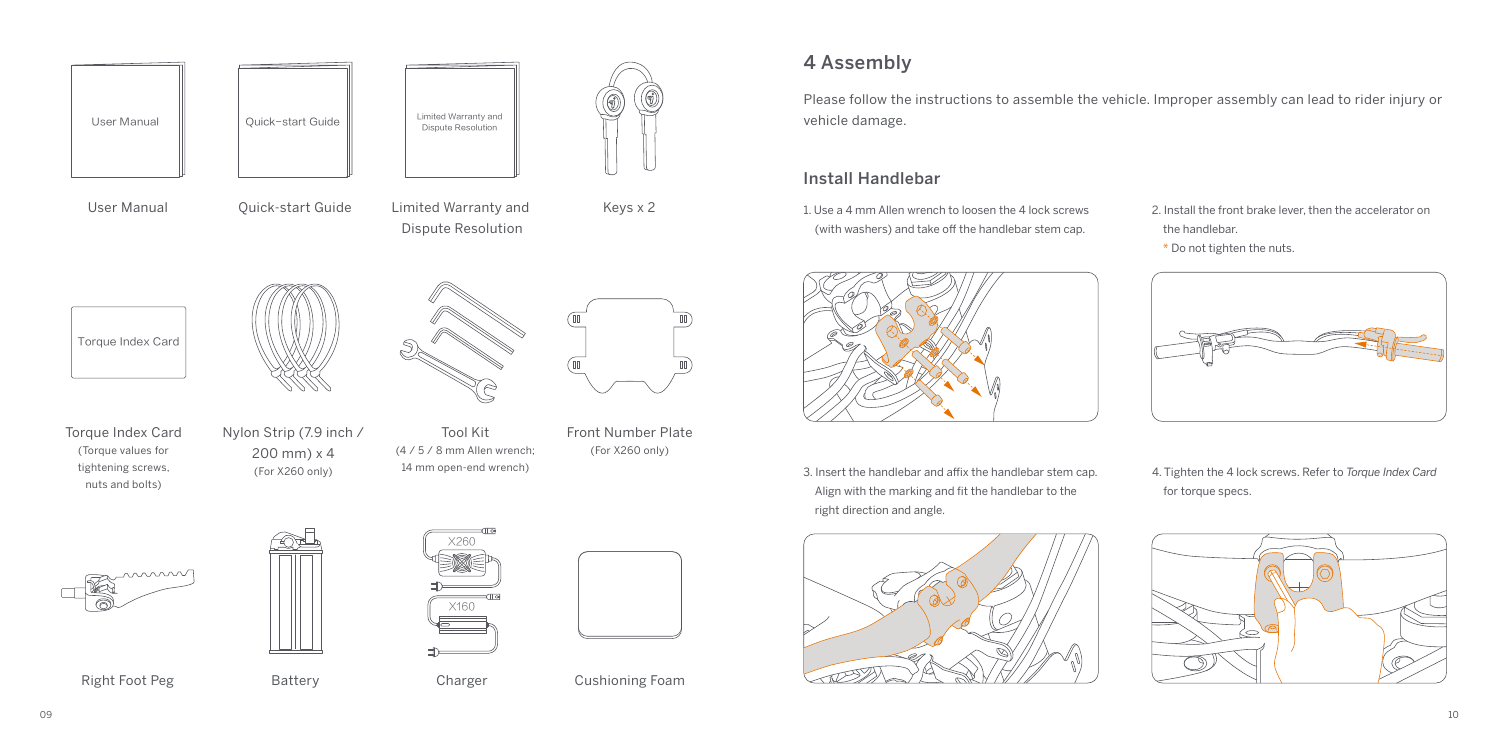## Install Headlight (for X260 only)

1. Affix the headlight to the installation plate on the front fork.



2. Install the headlight, adjust to the right angle and tighten the lock bolts on both sides.



# Install Front Wheel

1. Use a 4 mm Allen wrench to loosen the 4 bolts on the front fork.



- 2. Use an 8 mm Allen wrench to take off the 2 nuts on the front wheel axle, then knock gently to take out the front wheel axle.
- 3. Put the axle plug on both sides of the front wheel. Be careful not to damage the sealing ring.



### Affix Front Brake Lever and Accelerator

- 1. Adjust the front brake lever and the accelerator to the correct angle.
- 2. Use 4 mm / 5 mm Allen wrench to tighten the accelerator and front brake respectively.
- 3. Check to make sure the accelerator works smoothly. \* If there's jamming, adjust the angle
- and check if the cables are stuck.







4. Take off the clamp from the disc brake clipper. Install the front wheel in the front fork (make sure it's well matched with the disc brake's clipper).



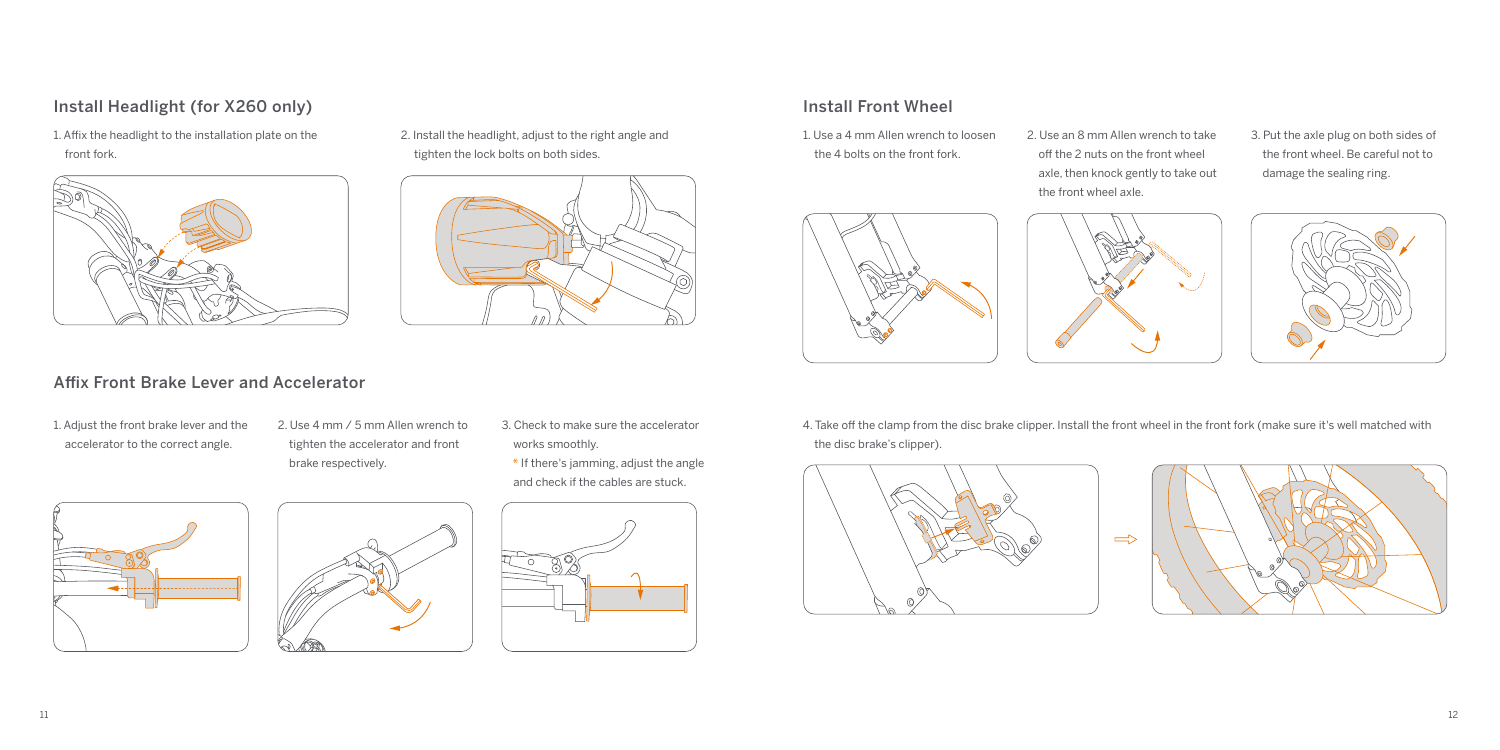5. Insert the front wheel axle and ensure that it goes through the front fork and wheel respectively. 6. Use an 8 mm Allen wrench to tighten the nuts on both sides of the wheel.

7. Use a 4 mm Allen wrench to tighten the 4 bolts on the front fork.







## Install Front Number Plate

1. As shown below, ensure that the 4 Nylon strips go through the holes on the number plate.



 $\Lambda$  Please hide the exposed strips behind the number plate.

2. Tighten the strips and affix the number plate on the front fork.



#### Install Front Fender

Take off the 3 bolts and install the front fender. Use a 4 mm Allen wrench to tighten the bolts and make sure they are securely fastened.



## Install Right Foot Peg

1. Place the foot peg in the installation position. 2. Use a 14 mm open-end wrench to tighten the nut.



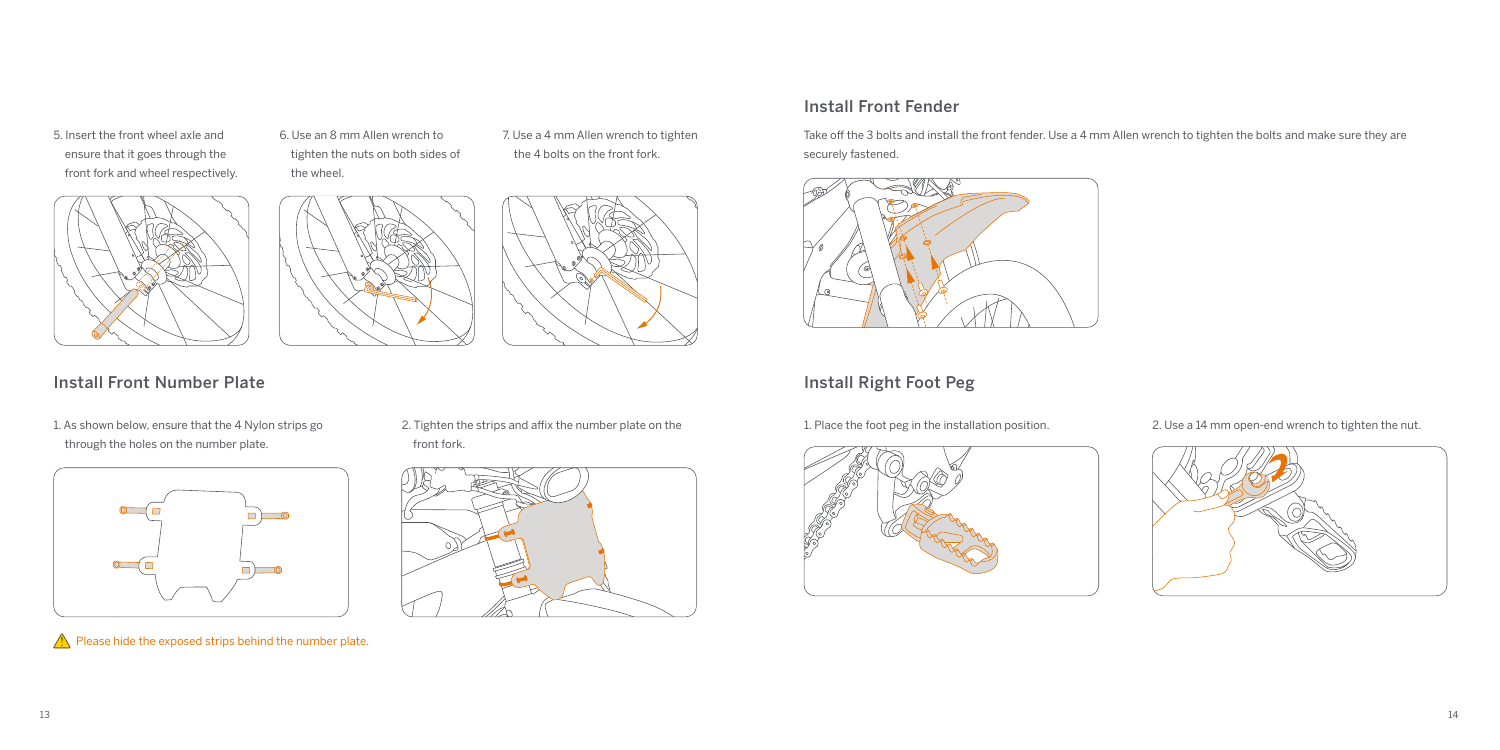## Install Battery

#### **NOTICE**

- Before installing the battery, please turn off the electric lock and flip left to turn off the main switch, then cover the charging port sealing cap.
- The communication plug must be connected, otherwise the vehicle cannot identify the battery specifications.
- 1. Take the battery out of the package box. Make sure the electric lock is turned off. Then open the battery compartment and make sure the main switch is off.







- 2. Insert the battery. Make sure that the battery faces the right direction, with the battery charging port on the left side of the vehicle.
- 3. Connect the communication plug and discharge plug.
- 4. Flip the switch right to turn on the main switch. Close the battery compartment and remove the key.

Ó







To avoid any damage or danger, it's prohibited to disassemble the battery.

# 5 Preparation Before Riding

## Download App



Before your first ride, you must log in to Segway-Ninebot App to activate your new Segway Dirt eBike. Scan the QR code to download Segway-Ninebot App (iOS version 9.0 and above, Android version 4.3 and above, Bluetooth version 4.0 and above).

#### Segway-Ninebot App

#### Activate the Vehicle

1 After installing the App, please register / log in.



Start the vehicle so that you can pair by Bluetooth. Insert the key into the electric lock and turn clockwise. \* For your safety, do not kick up the kickstand or touch 2



3) Log in to the Segway-Ninebot App→Search vehicle→Bind your vehicle following the instructions. When not activated, the Segway Dirt eBike is limited to 9.3 mph (15 km/h). Please watch the Riding Tutorial before

your first ride.





15 16 Via the App, you can adjust the torque and max. speed for SPORT mode, record and track riding, set features like energy recovery, power off when braking, and interact with fellow riders worldwide. Please check App updates constantly for the latest features and functions.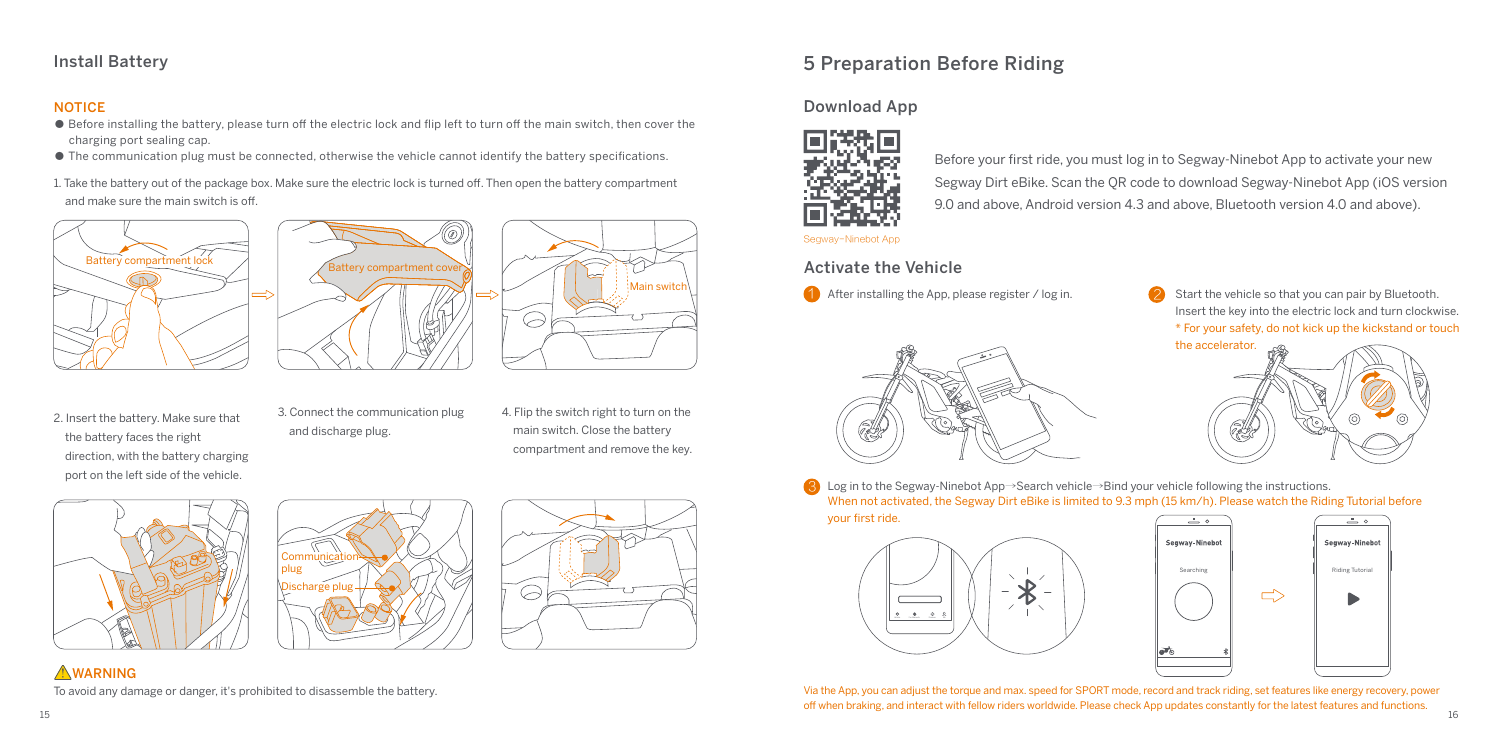Please make sure you have checked all items mentioned in *Riding Safety*, especially:

#### Tire and tire pressure

Make sure the tires are in good condition and tire pressure remains 32.6 psi (225 kPa). Low tire pressure can cause abnormal wear and poor steering, lower speed and shorter range. High tire pressure can cause abnormal wear, riding discomfort, and even tire blowout.

Check whether the spokes of the wheels are loose.

## **AWARNING**

Improperly inflated or excessively worn tires can cause a crash in which you could be killed.

#### Dashboard, horn and brakes

- Turn on the vehicle and check if all functions work normally.
- The horn should make a distinctively loud and clear sound.
- Hold the left and right brake levers to test if the brakes work well.

#### Handlebar

Make sure the handlebar is securely fixed and can turn smoothly.

#### Compression spring and rebound damping adjustment

The shock absorber is set to a default level at the factory. Please adjust based on the actual conditions, like your weight, riding terrain, riding style, etc.

#### **AWARNING**

Always wear a helmet and protective gear. A full face motorcycle helmet is recommended. The image below is for example only. Please make sure to wear all protective equipment.



#### **AWARNING**

- When preparing for your ride, make sure you are in a good physical and mental condition.
- Please do not lend your Segway Dirt eBike to anyone who does not know how to ride it.
- Overloading or carrying a passenger can cause a crash and even death.
- When riding, it is dangerous to remove one or both hands off the handlebar. Do not ride under the influence of alcohol or drugs.

#### Break-in

During the break-in, the first 18.6 miles (30 km) is the most important duration. Operating your vehicle properly in the break-in period will help to maximize the life and performance of your vehicle. Follow the guidelines:

- Always start with EP mode.
- Avoid rapid acceleration and full-throttle starts.

# 6 Learn to Ride

## Start the Vehicle

- 1. Insert the key into the electric lock and turn clockwise to start the vehicle.
- 2. Check if the horn, brakes, dashboard display, battery display, buttons & switches are normal.
- 3. After the motor starts, kick up the kickstand and sit on the vehicle steadily. Then gently rotate the accelerator inwards to increase speed.



**AWARNING** 



Do not accelerate unless you are well seated. Do not sit on the vehicle when the kickstand is put down.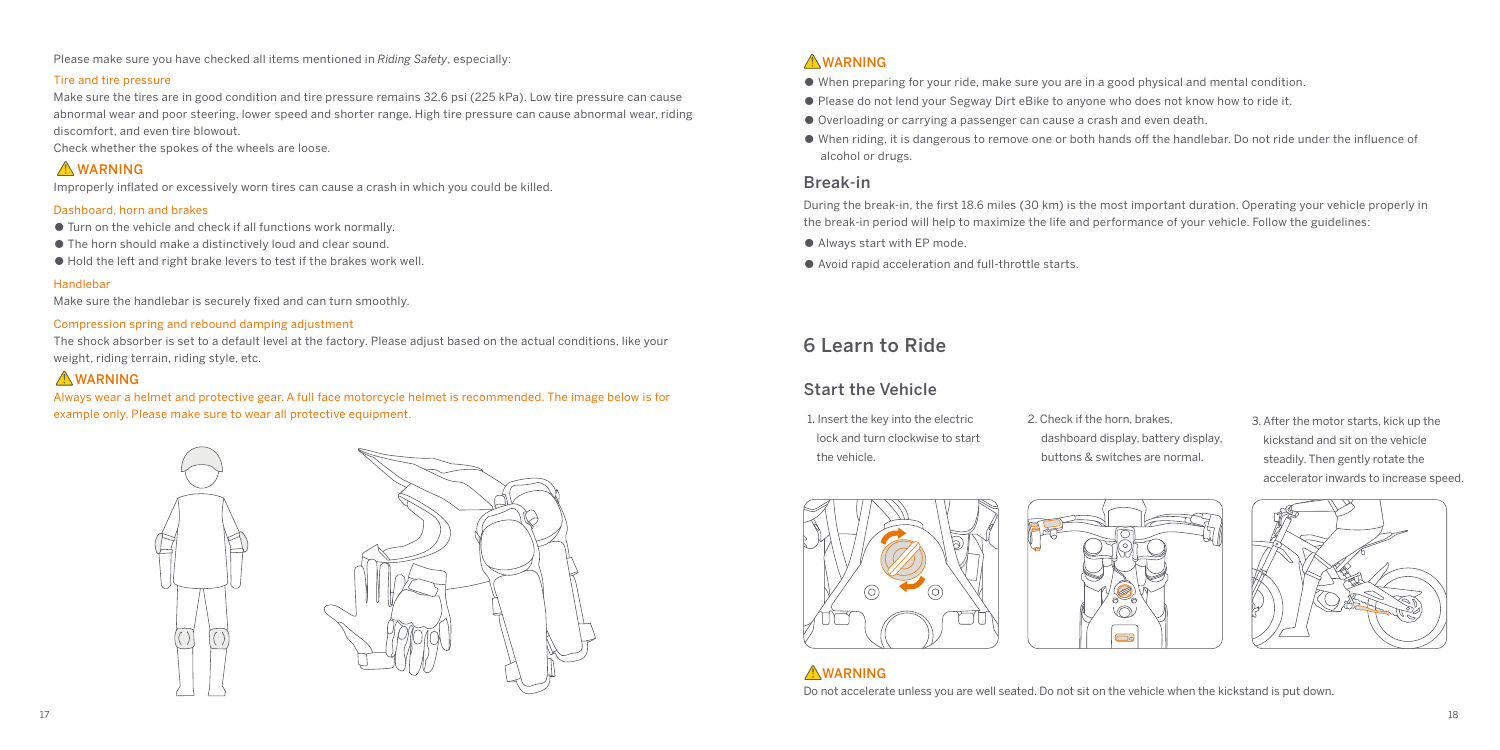#### Adjust Speed

Rotate the accelerator inwards to accelerate. Release to stop accelerating.





#### **AWARNING**

- Rotate the accelerator gently to avoid accidents or damages to vehicle parts.
- For new riders, it is important to start with EP mode. Only ride in SPORT mode when you are familiar with the vehicle's functions and when you can ride smoothly and confidently.

#### Brake

Release the accelerator, hold both brake levers with an appropriate force.

#### \* NOTE

When the temperature of the motor and controller is too high, or the remaining battery is too low, the motor will reduce power output automatically. This is not a vehicle malfunction.



**AWARNING** 

Do not brake abruptly. Using only one brake can cause rollover, skidding and serious danger.

If you squeeze the rear brake suddenly while driving, your vehicle may skid.





If you squeeze the front brake suddenly while driving, your vehicle may roll over.





## **AWARNING**

If you crash, the tip-over sensor will be activated and the motorcycle's drive mode will be disabled. Your vehicle can't be charged or driven while in tip-over state. What you should do: turn off the electric lock and then position your vehicle upright. Your motor power will be restored after the electric lock is turned on again.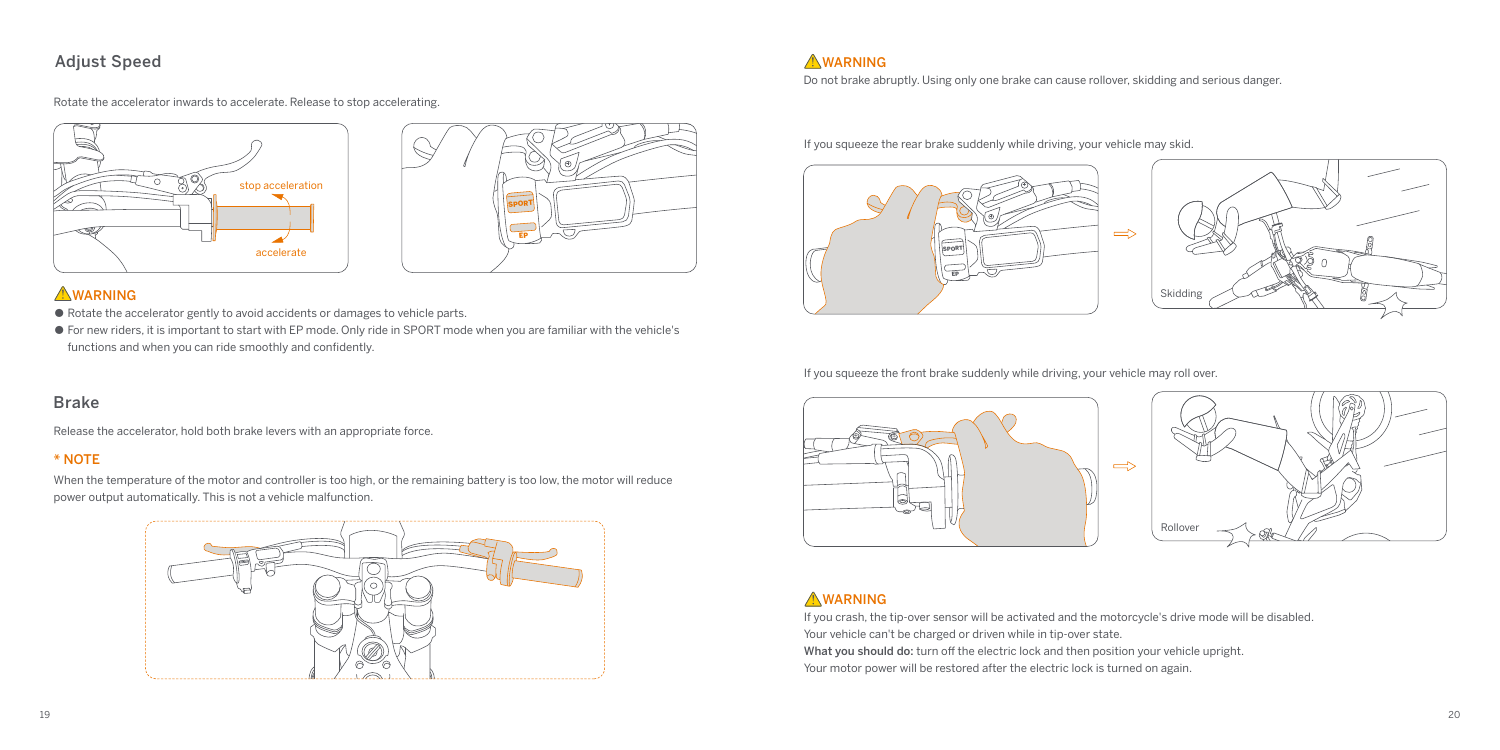#### Parking

Slow down and find a parking location. When the vehicle has stopped, turn it off and remove the key, then place down the kickstand to support the vehicle.

#### $\infty$ CAUTION

Park on a flat and stable surface. Do not park the vehicle on slopes or soft ground.







Turn off the vehicle **EXACTE REMOVE THE REMOVE THE REMOVE THE REMOVE THE REMOVE THE REMOVE THE REMOVE THE REMOVE T** 

## **AWARNING**

- When the vehicle has stopped but the rider is still on the vehicle, please be sure to turn off the electric lock, so as not to accidentally engage the accelerator, which will cause accidents.
- Please turn off the electric lock immediately after getting off the vehicle.

## Inspection after Your Ride

- When you get home after riding, please clean your motorcycle and remove any mud, dirt, rocks or other objects on the vehicle. Carefully inspect for damages and be sure to lubricate the drive chains to avoid rusting.
- Be sure to charge the power pack after each ride.



Avoid all dangerous behaviors and do not ride under the influence.



Please do not use the Segway Dirt eBike to attach or drag other vehicles, or large/ heavy items.  $\triangle$ Only carry light and small cargo. Decorations and cargo should not interfere with your riding or get caught in other objects. Do not hang accessories that will affect lean angle and ground clearance, limit suspension travel or steering travel.





1 person only! Do not overload with heavy objects.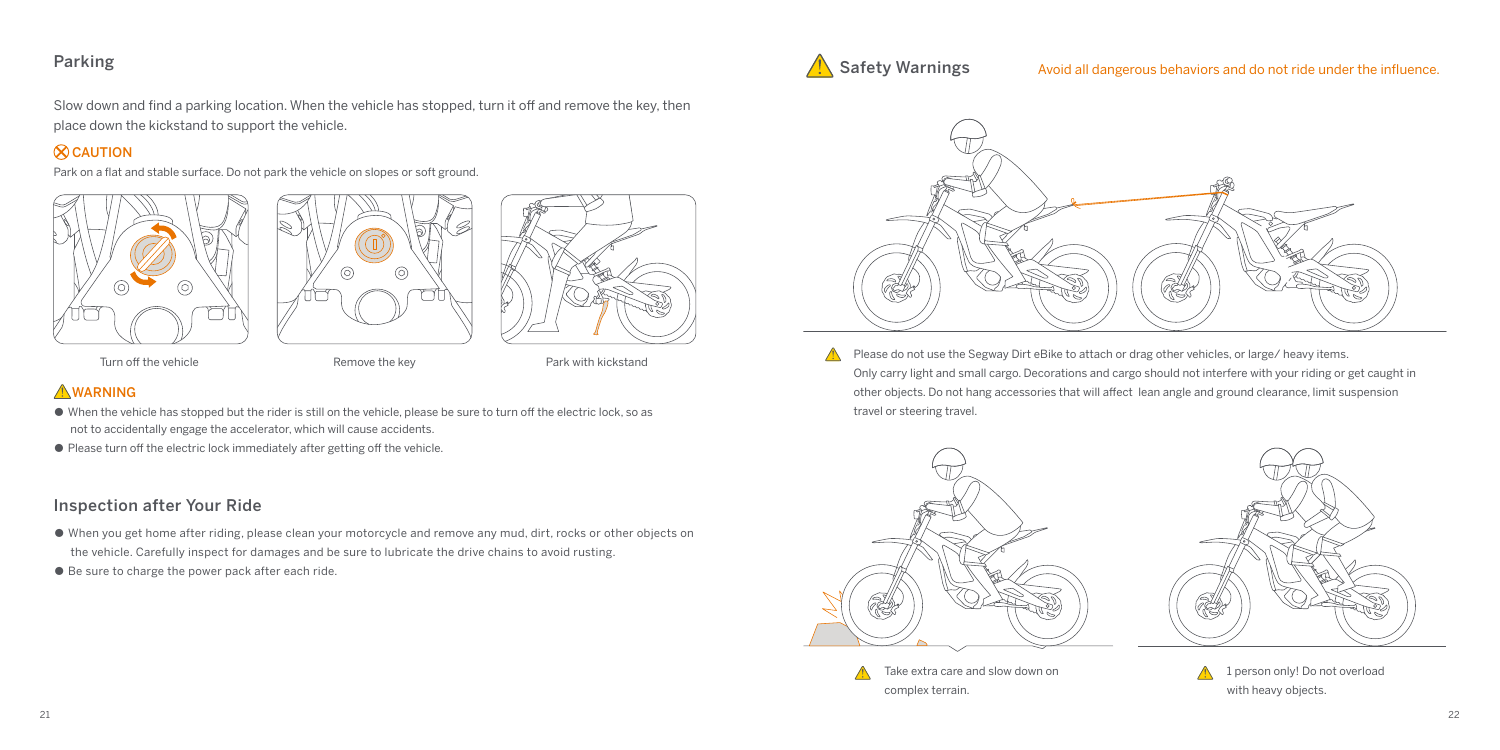

Do not drive when fatigued or in extreme weather conditions. Do not ride in deep water. Doing so will cause battery damage or rider injury.

Please hold the handlebar with both hands and avoid speeding. Always ride within the legal speed limit.



Slow down before you maneuver a sharp turn.  $\mathbb{A}$  Do not use phones, cameras or other digital devices. Do not wear headphones when riding.

# 7 Notes on Usage and Operation

You many encounter the following situations when using the Segway Dirt eBike. For a longer service life, please also take note of the points below:

#### 1. Power Cutoff

The motorcycle is turned on but the power output is cutoff in the following conditions:

- Power off when braking (when braking, if you rotate the accelerator, there will not be any power output) \* You can enable and disable power off when braking in *Braking* via App.
- Kickstand power off (when the kickstand is put down, the motor will not start when you rotate the accelerator)
- Tip-over power off (power output will be cut off after 3-5 seconds when vehicle falls down)
- Motor overheat
- Battery overheat
- Dead battery
- Controller overheat

## 2. Lower Power Output

● The top speed sustains until the battery is down to 15% . Then the controller lowers power output to protect the battery. In this condition, the SPORT mode cannot be activated.

 (NOTE: There may be slight differences to remaining power displays. For example, when there's only 15% battery left, the estimated remaining battery life will be different if riding at low speed compared to high speed.)

- When the remaining battery is less than 5%, if there is rapid acceleration or you are riding up a steep slope, the controller enters into under-voltage protection and the vehicle will stop. If you don't charge the battery, it could go into over-discharge protection at any time to protect the battery cell. When in over-discharge protection, please reboot with the charger. See details in row 7 in *Troubleshooting* and follow the instructions.
- Controller overheat. When the controller temperature is over 185°F (85℃), the vehicle will reduce power output and go into EP mode. If the temperature rises up to 212 °F (100℃), the power output will be cut off completely.
- Motor overheat. When the motor temperature is over 266°F (130℃), the vehicle will reduce power output and go into EP mode. If the temperature rises up to 302 °F (150℃), the power output will be cut off completely. 24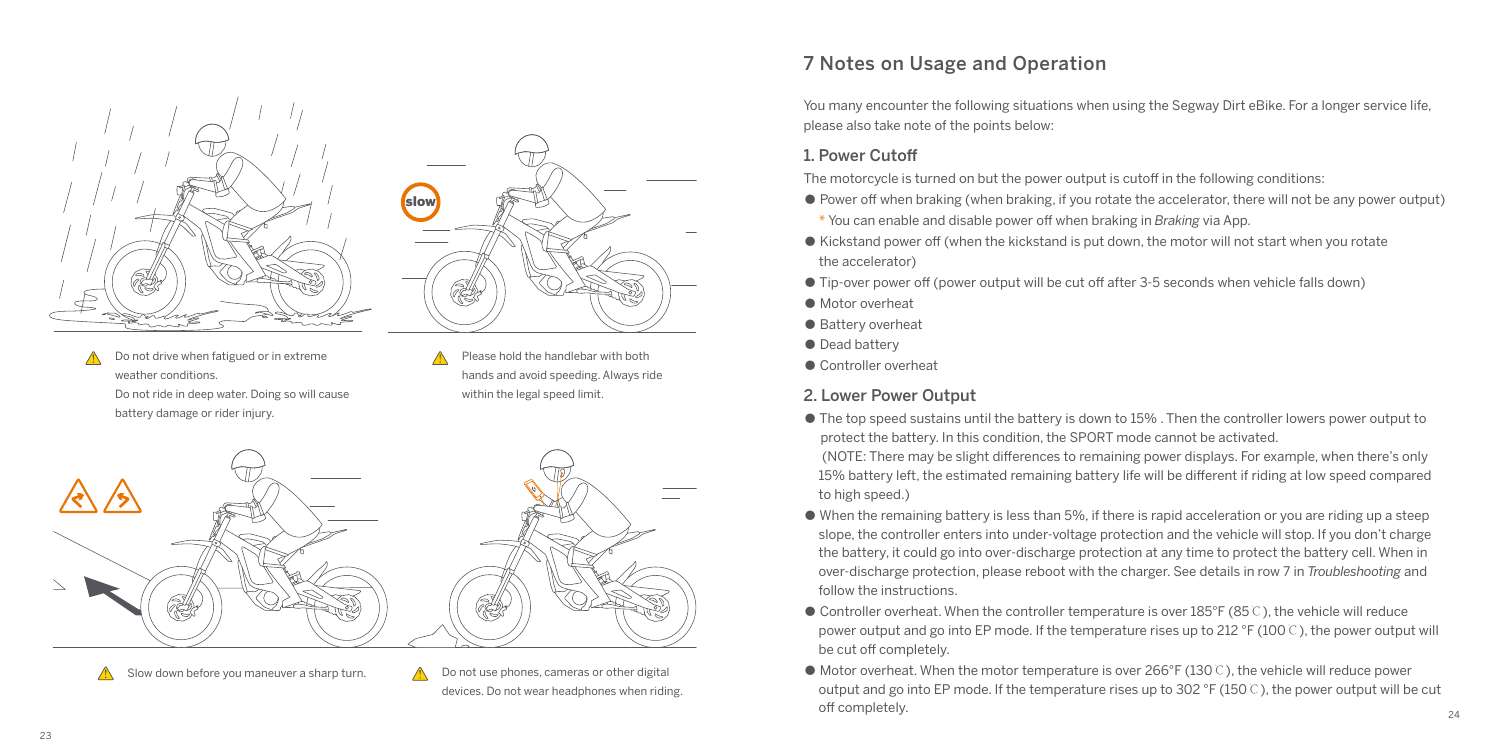## 3. About Riding Environment

When the temperature is lower than 32°F (0℃), the battery will only have 80% of its normal capacity. In this condition, we strongly suggest that you do not use SPORT mode.

When the temperature is above 122°F (50℃), do not ride at full power for a long period of time or else the Segway Dirt eBike may overheat.

## **A** WARNING

Do not ride when the ambient temperature is outside the operation temperature: 14 °F to 113 °F (-10 to 45 ℃), because low/ high temperatures will limit the maximum power/torque and damage the battery. Doing so could cause vehicle damage and personal injury due to slips or falls.

## 4. Riding in Water

You can occasionally ride your Segway Dirt eBike in water depths less than 7.9 inches (20 cm). However, do not soak in water for long periods of time. Especially when the motor has high temperatures. Water could get into the motor and cause damage. The following are the waterproof levels of vehicle components:

- Battery and motor: IP65
- Controller: IP67
- Connective parts: IP55

## 5. Be Environmentally Conscious

While you enjoy the fun of riding a Segway Dirt eBike, don't forget to protect the environment and help to maintain the trail systems you use.

- Tread lightly
- Protect wildlife and plant life
- Do not litter

# 8 How to Charge

#### Charge the Vehicle

Connect the charger output to the vehicle charging port, then plug the charger into a power socket.



# $\otimes$  CAUTION

Do not charge the battery when temperature is lower than 32 °F ( 0 ℃). Doing so will damage the battery. Please only charge after the temperature recovers.

Please remove the battery when washing the vehicle. Do not use a high-pressure water gun to wash the battery or other electrical parts!

## $\otimes$  CAUTION

Do not charge the battery or keep the charger connected to a power socket for more than 6 hours.

#### **NOTICE**

The battery has a self-protecting function to avoid or limit damages caused by overcharge and over-discharge. Long-time over-discharge will affect battery performance. Charge the battery immediately when battery is low. Fully recharge the battery every 2 months. Failing to do so will void your Warranty.

Each battery has a unique number. Please read the label on the battery for important safety information.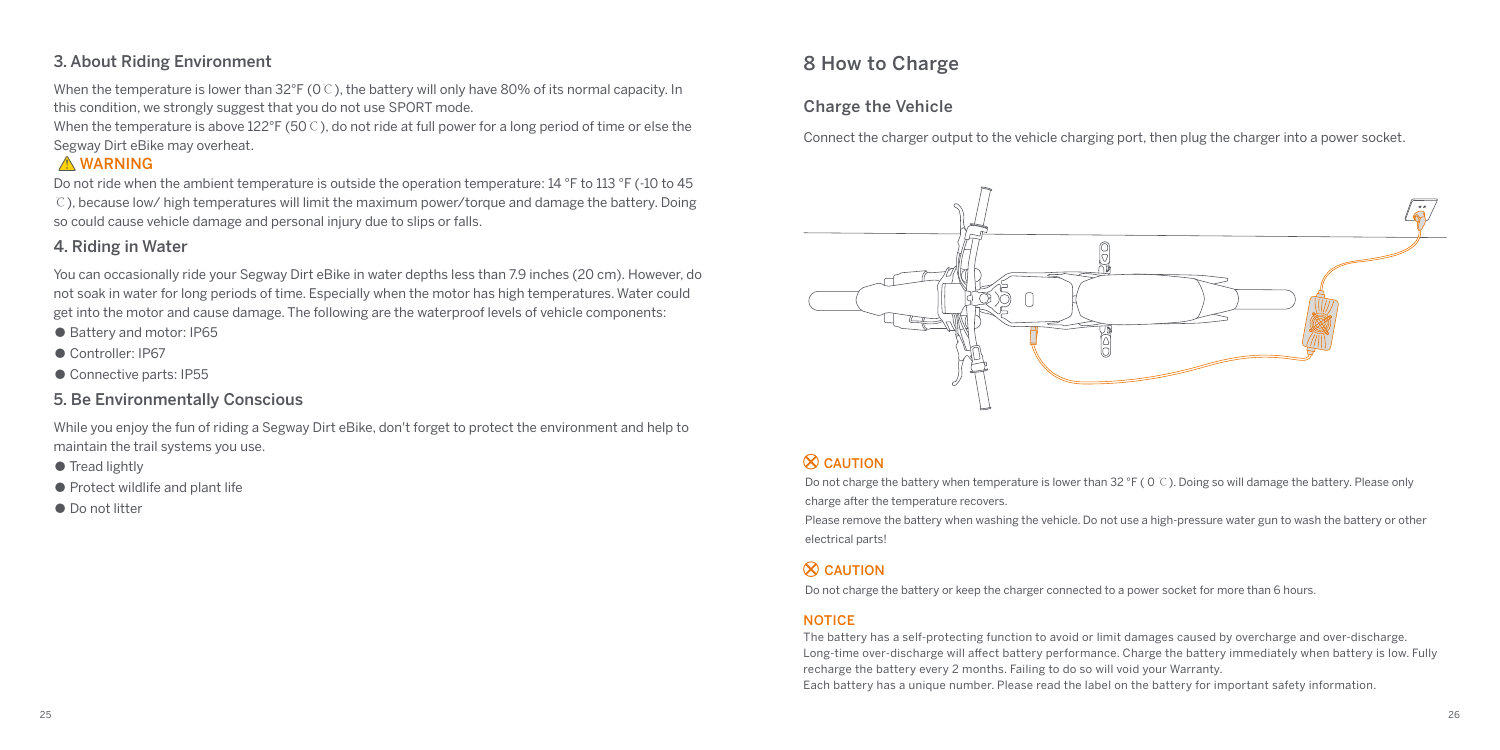### Charge the Battery

1. Make sure the electric lock is turned off. Open the battery compartment and turn off the main switch.





2. Disconnect the communication plug and discharge plug. 3. Pull out the battery and close the battery compartment cover.





4. Connect the charger output to the battery charging port and then plug the charger into a power socket.



\* When charging, the charger indicator flashes red. When the battery is full, the indicator turns green. Please disconnect the charger from the power socket when fully charged, and turn the main switch on after you reinserted the battery into the Segway Dirt eBike.



#### **AWARNING**

- Battery pack must match with charger. Please use the original battery that comes with the package. Damage or malfunction caused by the installation or use of any other charger not approved by Segway will void the warranty of your Segway Dirt eBike.
- The main switch must be turned off before installing or removing the battery, otherwise the life of the battery discharge plug will be reduced. If the main switch is on, there may be sparks when you connect the battery plugs, which may cause damage to the plugs or battery.

#### Precautions:

- While charging, place in a safe place inaccessible to children.
- When charging, do not cover the charger. Use and store in a dry and well-ventilated place.
- If the charger emits an odor or becomes very hot, or the battery cannot be fully charged, please contact after-sales service.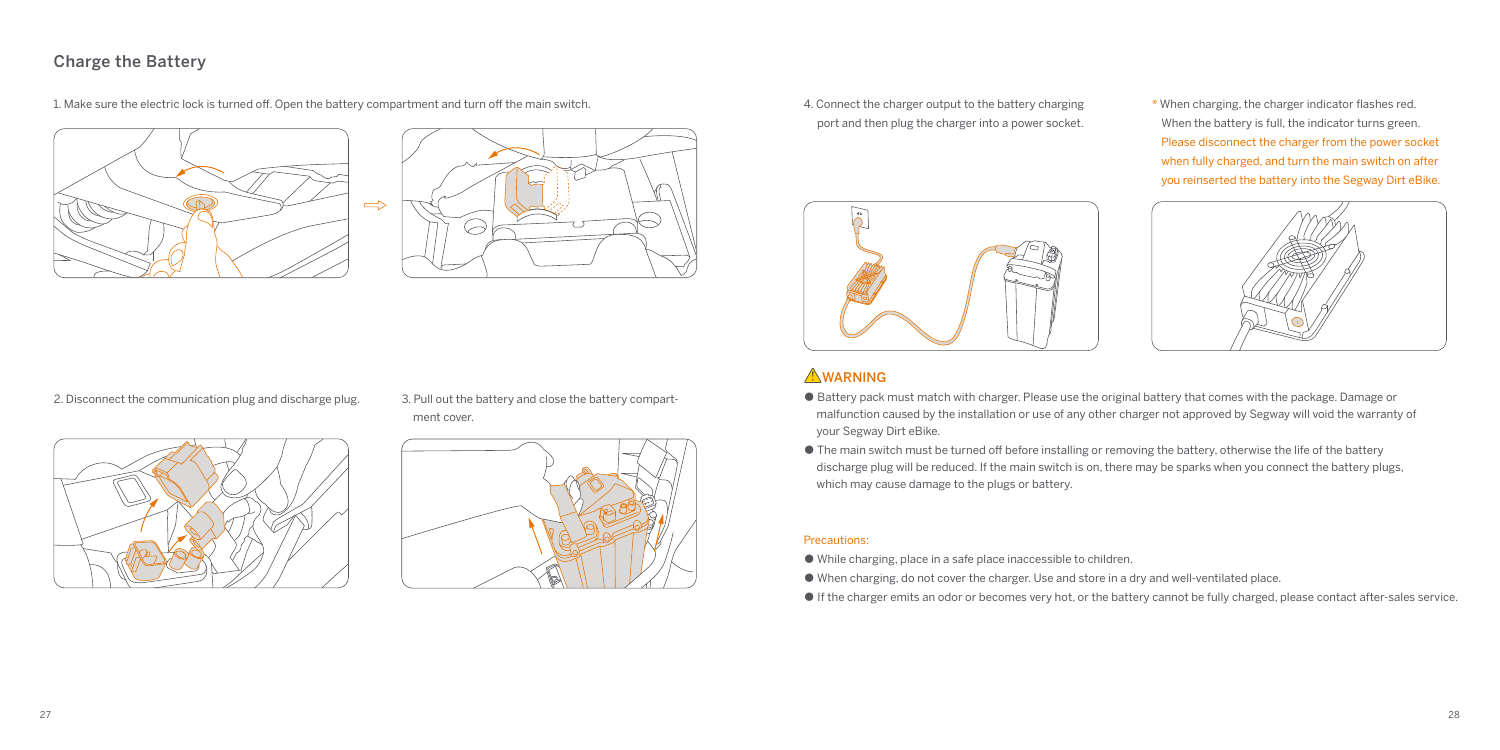# 9 Transporting and Storing Your Vehicle

## **Transporting**

When you need to transport your Segway Dirt eBike, it is recommended to use soft ratchet straps to secure your vehicle. Use two ratchet straps in the front and two in the rear. Place the straps around a frame contact point. Check that the straps do not contact any control cables or electrical wirings. Tighten the straps until the front suspension is compressed about half-way. Too much pressure could damage the fork seals. Follow the manufacturer's instructions of the ratchet straps you use. Avoid using a rope, which can loosen and cause the motorcycle to fall over.

If you use a motorcycle trailer or truck to transport your Segway Dirt eBike, be sure to secure it in an upright position.



#### Storing

Make sure your Segway Dirt eBike is all clean and dry to prevent rusting. Store in a dry and well-ventilated place. If you are not going to use the vehicle for more than a month, please make sure the main switch is turned off and disconnect the battery plugs. Also make sure to fully charge the battery to protect the battery life.

# 10 Maintenance

#### I. Maintenance Guideline

## **A** WARNING

Do not dispose of this product in a landfill, by incineration, or by mixing with household trash. Serious danger/ injury can occur because of the electrical components and the battery. Refer to the local laws and regulations regarding recycling and/or disposal.

The first inspection (or first maintenance) should be done in the range of 6.2– 18.6 miles (10–30 km) in mild, off-road conditions. In the case of high off-road intensity, it is recommended to conduct the first inspection in the range of 1.2– 6.2 miles (2–10 km).

#### Inspection items

- Spokes Tightness of the spokes of the front and rear wheels
- Handlebar (headset) Clearance of the headset at the handlebar
- Chain Tightness of the chain
- Belt Tightness of the belt (the belt of a new vehicle may produce some friction sounds, which can be eliminated by applying wax on both sides of the belt or ignored)
- Shock absorber and oil Adjustment of the shock absorber and a check for oil leakage and proper installation of the compression spring and rebound damping device (Note: don't turn the adjustment knob to the very right or left end.)
- Handlebar (screws) Tightness of all handlebar screws

#### Maintenance schedule

Note: The vehicle must not be powered "on" in the maintenance process.

- Before each ride: chain cleaning and lubrication
- Once every six months: front shock absorber maintenance, brake oil replacement, and rear shock absorber maintenance
- Belt replacement: once every 4971 miles (8,000 km) for clean and flat road and 2485 miles (4,000 km) for off-road conditions; cleaning will not be effective in the case of abnormal sounds
- Chain replacement: once every 4971 miles (8,000 km)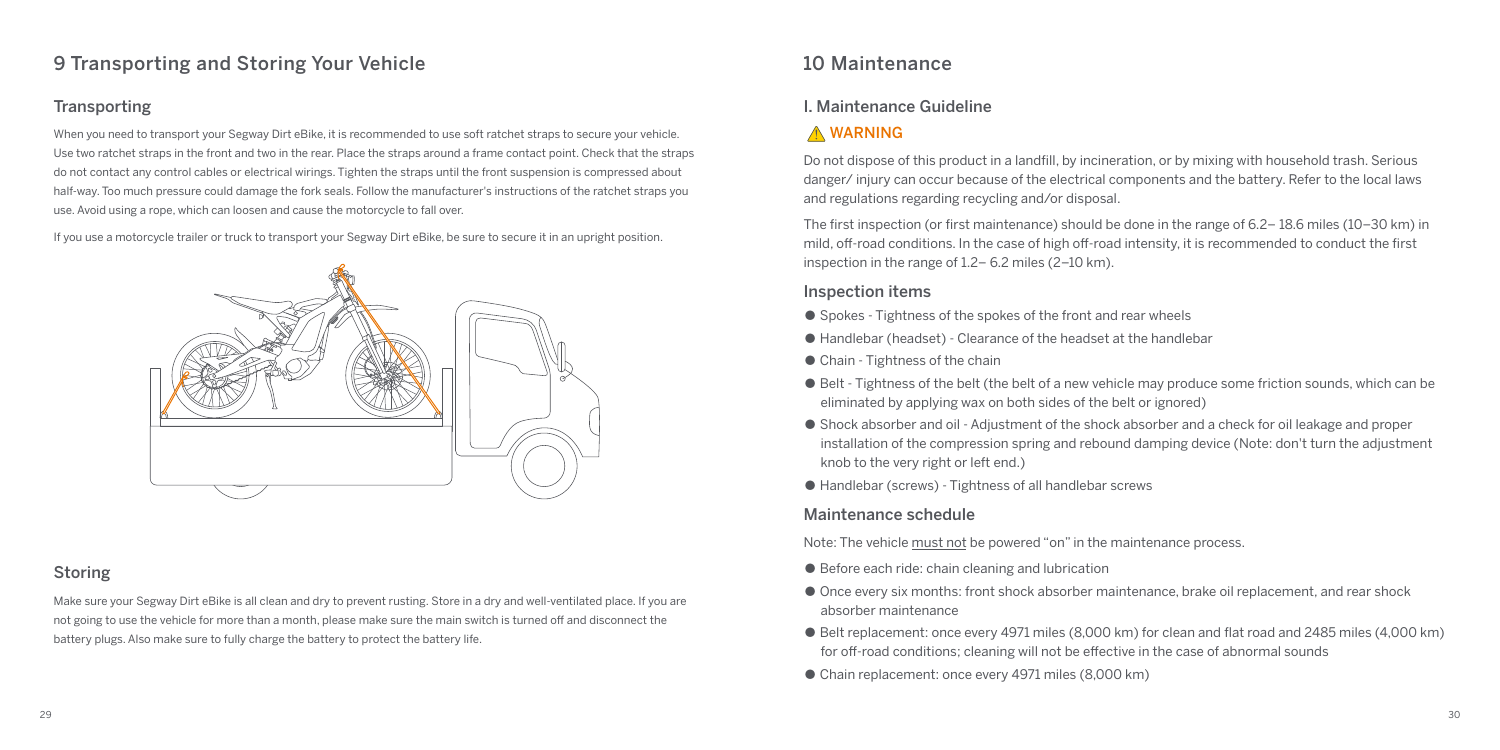- Replacement of front sprocket (large and small pulley and 14-tooth sprocket) in motor: once every 4971 miles (8,000 km), simultaneously with the chain
- $\bullet$  Brake pad replacement: when its thickness is less than 0.5 mm
- $\bullet$  Brake disc replacement: when the braking surface of the disc is less than 1.5mm thick
- Vehicle bearing replacement: abnormal sound and loosening
- Tire replacement: less than 2/3 of the tread depth of a new tire

#### Stay safe during inspection

- 1. Park the vehicle in an open and flat location.
- 2. Conduct the inspection in a safe place, and pay attention to the surrounding environment and conditions.
- 3. If any abnormality is found during inspection, troubleshoot before riding the vehicle. If you cannot eliminate the abnormality, contact the after-sales service personnel or authorized service center.

#### \* NOTE

- 1. Both the front and rear brakes are of disc type. Replace the friction plate of the brake in case of serious wear.
- 2. Always keep the disc brake system clean. Remove any mud, debris, or oil contamination.

#### Check operating parts

#### 1. Shock absorber inspection for bending, deformation and damage

Check the front shock absorber for damage, loosening, oil leakage and other faults. Shake the handlebar and check for abnormal sounds arising from the failure of the front shock absorber. If the front shock absorber produces an abnormal sound, contact the after-sales service personnel or authorized service center.

#### 2. Brake inspection

Check whether the free play of the brake handle is within the specified range (15–30 mm). If it's not, adjust to the correct range.

#### 3. Braking inspection

Run the vehicle on a dry and flat road. Apply the front and rear brakes separately, and check their braking effectiveness.

#### 4. Tire and wheel inspection

The tires are always exposed to the ground, so they may be damaged by stones, glass, nails, and other foreign objects Avoid riding in places where the tires may be damaged. In addition, regularly check the tires for damage such as obvious cracks, penetration of foreign objects (e.g. stones and glass) and unreasonably abnormal wear.

1) When the tires are cool, check the tire pressure with a tire pressure gauge.

2) Check the tires for cracks, damage, foreign objects and abnormal wear.

- 3) Check the rims and spokes for loosening.
- 4) Check the chain tension. Chains should have a 0.4–0.8 inch (10–20 mm) moving range.

5) Check the tread depth.

Replace the tires if there is less than 2/3 of the original tread depth. In the case of abnormal sound and shaking during running, contact the after-sales service personnel or authorized service center for inspection and repair.

The recommended torque is 30 N·m for the central axle and 40 N·m for the rear axle nut. The tightening torque of the front axle depends on the front fork.

#### \* NOTE

1. The belt tension has been adjusted and tested by the manufacturer before delivery.

#### Do not adjust by yourself.

2. Firmly hold the brake lever. If the ideal braking effect cannot be achieved, check the cleanliness of the disc. If this solution still fails, contact the after-sales service personnel or authorized service center.

#### Battery inspection

#### 1. Power inspection

Check the battery as follows: charge it fully and measure the voltage of the anode and cathode of the discharge port via a multimeter. The measured voltage should be 58-58.8 V (X160) and 66.5-67.2 V (X260).

#### 2. Battery appearance inspection

Check the battery for damage. If the upper and lower seal covers of the battery are damaged, the battery may be exposed to water in the case of seal failure. Contact the after-sales service personnel or authorized service center.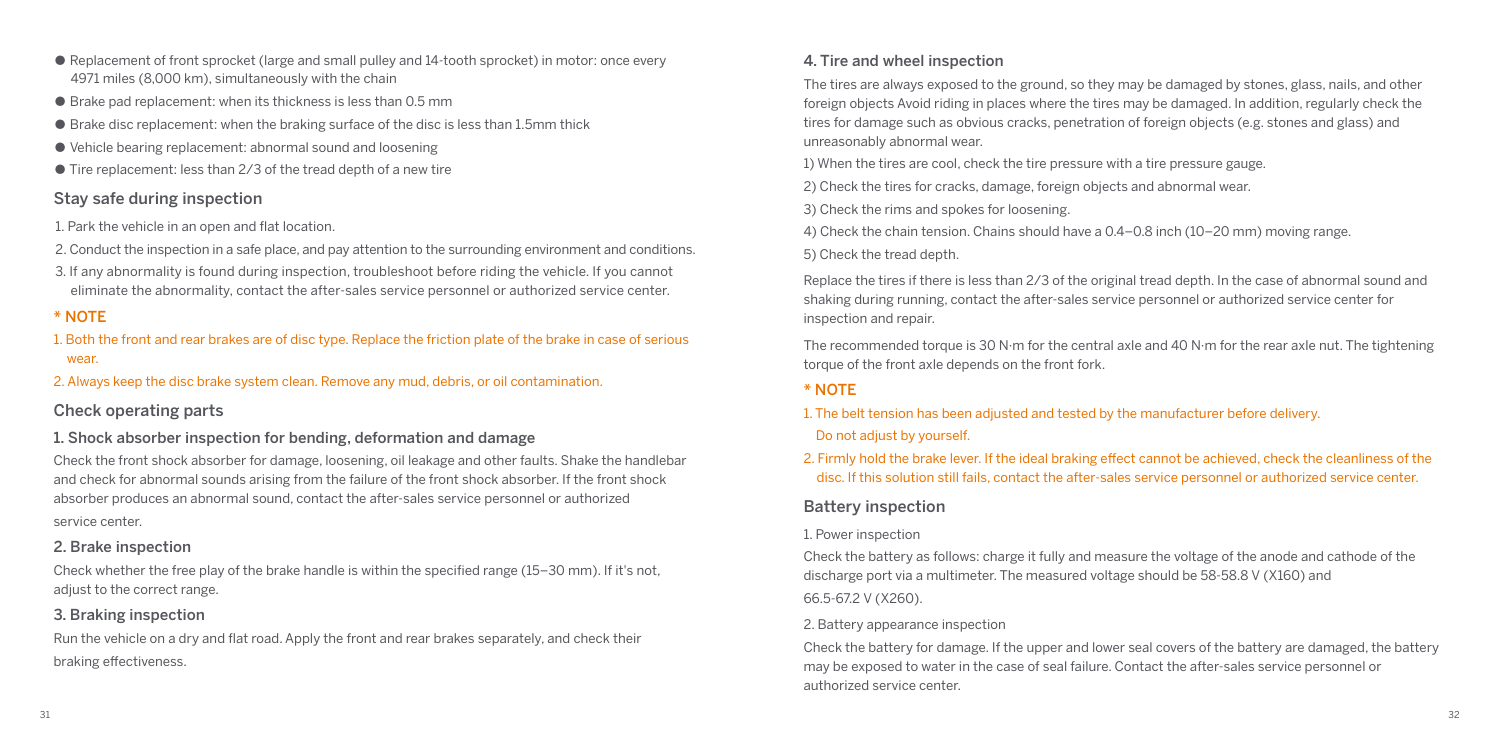#### \* NOTE

1. Before removing and installing the battery, turn off the electronic lock and turn off the main switch. Then, cover the rubber seal cap of the charging port.

2. Do not force the battery into the battery compartment.

Tip: It is recommended to store the battery at an indoor temperature of more than 32 °F (0°C) and regularly check the battery in winter. Do not store the battery in temperatures above 122 °F (50°) or below 14 °F (-10° F).

#### Battery charging and charger use

- Use the original charger only. This prevents the battery from damage or other dangers.
- Check whether the input voltage of the charger is consistent with the power socket voltage.
- The charger will be turned off automatically after the battery is fully charged. However,do not charge the battery or keep the charger connected to a power socket for more than 6 hours.
- Do not dismantle the battery without permission, in order to avoid damage and danger.
- The battery should be reactivated after over-discharge protection. See row 7 of "*Troubleshooting*" in the user manual.

#### Maintenance of motor and controller

- Regularly check that motor screws are not loose.
- Regularly check that the connecting wires of the motor and controller are not loose and are properly insulated.
- Regularly check that the fuse is not loose.
- Do not ride in deep water to avoid damaging motor operation.

#### \* NOTE

The vehicle will automatically run with low power output in the event of excessively high motor or controller temperature or low remaining battery. This does not indicate faulty behavior.

# Warning

When operating the vehicle in water or mud, the depth must not exceed the center of the wheel. In other words, no deeper than the height of the axle. Long-time immersion of the motor in water may lead to motor failure.

#### Fuse replacement

If the dashboard, horn, and light do not work after the main switch and electric lock are enabled; it indicates a blown fuse. If this occurs, please replace the fuse.

Specific operations for fuse replacement are as follows:

- 1. Open the battery compartment cover, pull out the battery, and then open the fuse box in front of the main switch.
- 2. Remove the damaged fuse, take out the spare fuse in the battery compartment cover, and then install the fuse. After you close the fuse box, install the battery, and then close the battery compartment cover.

\* NOTE

- Install the fuse securely. Loosening of the plug-in part may lead to fuse heating and other faults and dangers.
- Replace the fuse with that of the specified model and specification (of equal current and voltage rating). Otherwise, the fuse may fail in protection.
- $\bullet$  If the fuse is blown, a short time after replacement, identify other possible causes in addition to the fuse itself.
- Protect the fuse from water intrusion or high-pressure water flow.
- \* NOTE

In case of an accident or breakdown, please contact an authorized repairer if the product is still under warranty. If not, you can contact any specialized repairer of your choice. You can ask for the list of the authorized repairers from the customer service available at www.segway.com. Efforts have been made to simplify wording in the user manual. When an action appears too complicated, you are advised to contact an authorized or a specialized repairer or customer service.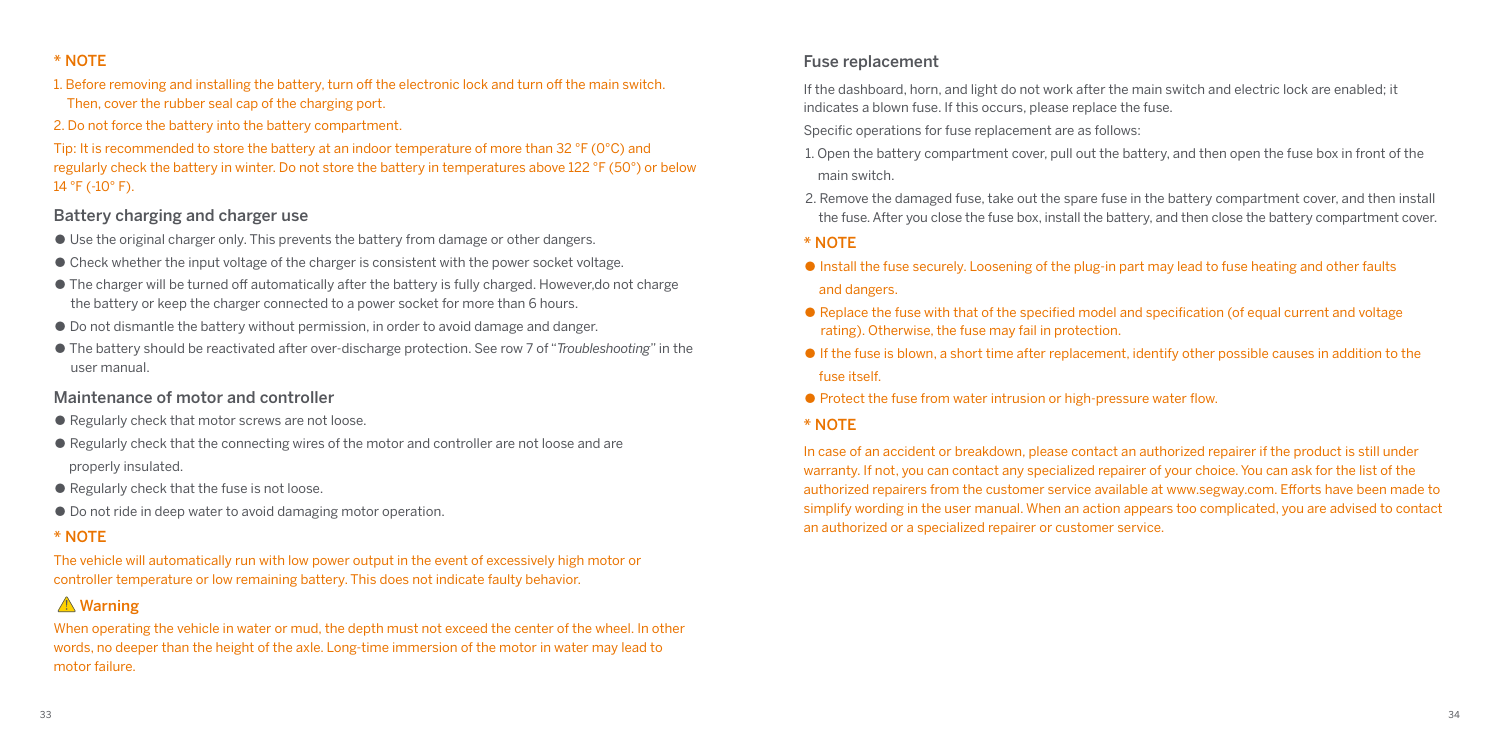## II. Recommended Maintenance Schedule

- 1. Mandatory maintenance in the "Recommended Maintenance Schedule" below must be performed at an authorized service center.
- 2. Failure to implement mandatory maintenance timely will be regarded as the abandonment of the warranty.

| Recommended Maintenance Schedule                               |                                                                                                                                                            |                          |  |
|----------------------------------------------------------------|------------------------------------------------------------------------------------------------------------------------------------------------------------|--------------------------|--|
| Time/Range                                                     | Maintenance items                                                                                                                                          | Maintenance performed by |  |
| 186 miles (300 km) / 1month                                    | Overall inspection of fastener, chain and<br>belt tension (motor / wheel hub / brake /<br>spoke, etc.)                                                     |                          |  |
| 621 miles (1,000 km) after the<br>first maintenance / 3 months | Overall tightening inspection of safety<br>part, and check of high-current circuit,<br>chain and belt tension (motor / wheel<br>hub / brake / spoke, etc.) |                          |  |
| 1243 miles (2,000 km) / 6 months                               | Check of high-current circuit, brake oil<br>pipeline, brake pad, spoke, chain and<br>belt tension                                                          |                          |  |

| Maintenance Record Form |                   |                          |  |
|-------------------------|-------------------|--------------------------|--|
| Maintenance date        | Maintenance items | Maintenance performed by |  |
|                         |                   |                          |  |
|                         |                   |                          |  |
|                         |                   |                          |  |
|                         |                   |                          |  |
|                         |                   |                          |  |
|                         |                   |                          |  |
|                         |                   |                          |  |
|                         |                   |                          |  |
|                         |                   |                          |  |

# 11 Troubleshooting

All Segway Dirt eBikes are carefully inspected before they are delivered. Even so, some technical issues can occur. The following chart offers a guide to help identify an issue, and if possible, repair by yourself. When you cannot solve the problem, take it to an authorized dealer or reach us. See contact details in *Contact*.

|                | Problem                                                                                                 | <b>Possible Causes</b>                                                                                                                                                                                                                             | <b>Corresponding Solution</b>                                                                                                                                                                                                                                                                                                                                                                                              |
|----------------|---------------------------------------------------------------------------------------------------------|----------------------------------------------------------------------------------------------------------------------------------------------------------------------------------------------------------------------------------------------------|----------------------------------------------------------------------------------------------------------------------------------------------------------------------------------------------------------------------------------------------------------------------------------------------------------------------------------------------------------------------------------------------------------------------------|
|                | Dashboard, horn and<br>lights are unable to<br>work well when both<br>vehicle and main<br>switch are on | Blown fuse                                                                                                                                                                                                                                         | Turn off the main switch and then replace the fuse.<br>The fuse box is located in front of the main switch.<br>Remove the old fuse and install the spare fuse<br>stored in the lid. After installation, close the fuse<br>box, install the battery and close battery<br>compartment.<br>CAUTION: Place the fuse firmly to avoid other<br>faults and dangers. Always use the specified fuse<br>that comes with the vehicle. |
| $\overline{c}$ | The motor does not<br>work after power-on                                                               | 1. The battery connecting wire is loose<br>2. The accelerator wiring and<br>cables are loose<br>3. The motor connecting wire falls off<br>4. Brake lever does not return or<br>brake switch failed                                                 | 1. Check whether the wires are connected firmly<br>2. Connect the accelerator firmly<br>3. Reconnect the wire firmly<br>4. Check the brake lever and brake switch                                                                                                                                                                                                                                                          |
| 3              | The accelerator/ throttle<br>does not work or top<br>speed is low                                       | 1. Battery voltage is too low<br>2. Accelerator/ throttle fault                                                                                                                                                                                    | 1. Fully charge the battery<br>2. Replace the speed adjustment central controller<br>in repair shop                                                                                                                                                                                                                                                                                                                        |
| 4              | Insufficient range per<br>charge                                                                        | 1. Under-inflation for tires<br>2. Undercharge or charger failure<br>3. Improper braking adjustment,<br>excessive running resistance<br>4. Battery aging or damage<br>5. Upslope, upwind, frequent<br>acceleration and deceleration.<br>heavy load | 1. Inflate the tire to proper pressure<br>2. Fully charge the battery<br>3. Readjust the brake<br>4. Replace the battery<br>5. Avoid or limit unfavorable riding<br>environment/ habits<br>NOTE: When the temperature is low, a reduction<br>in range is normal. Battery performance will<br>recover after the temperature rises.                                                                                          |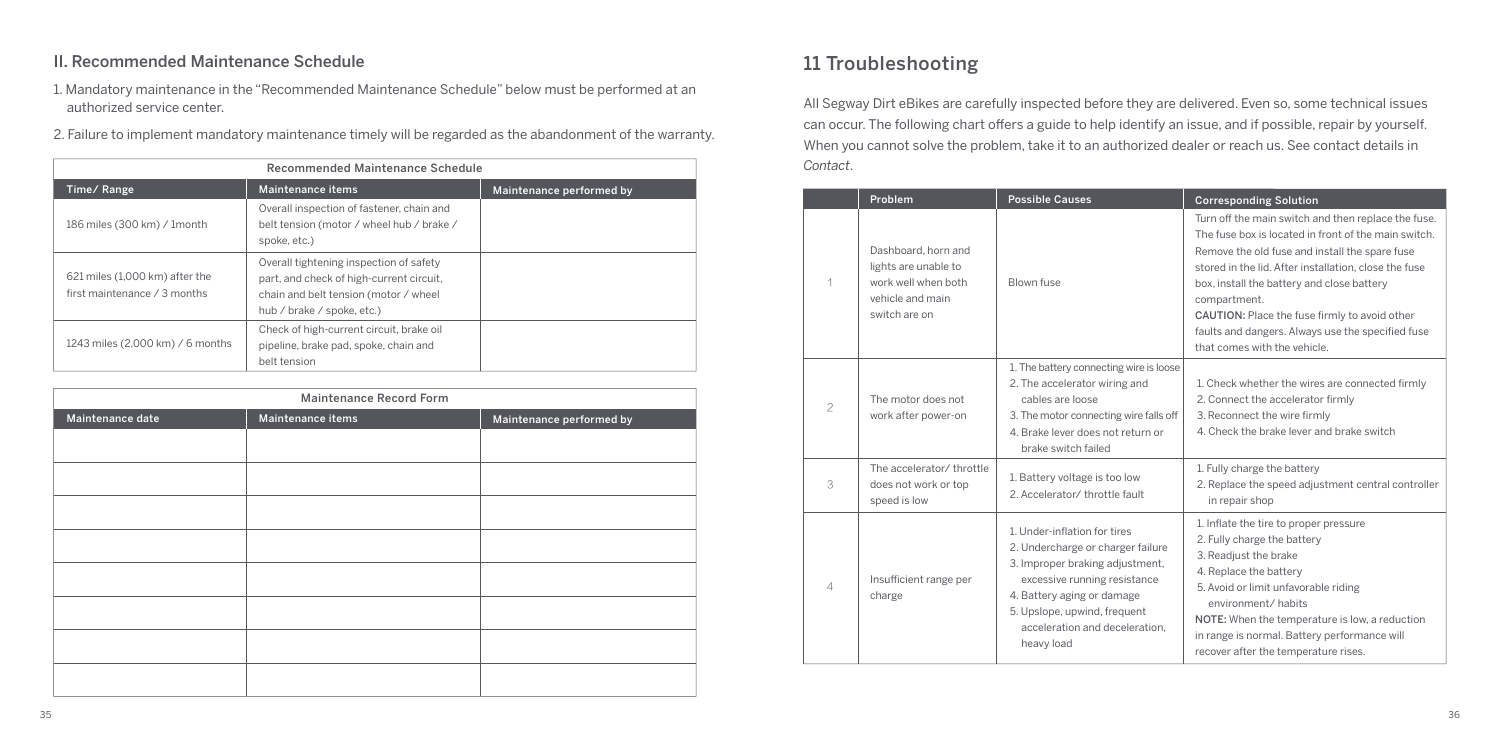|   | Problem                                                                                                          | <b>Possible Causes</b>                                                                                                           | <b>Corresponding Solution</b>                                                                                                                                                                                                                                                                                                                                                                                                                                                                                                                                                                 |
|---|------------------------------------------------------------------------------------------------------------------|----------------------------------------------------------------------------------------------------------------------------------|-----------------------------------------------------------------------------------------------------------------------------------------------------------------------------------------------------------------------------------------------------------------------------------------------------------------------------------------------------------------------------------------------------------------------------------------------------------------------------------------------------------------------------------------------------------------------------------------------|
| 5 | Charger does not work                                                                                            | 1. The charger plug falls off or the<br>connection is loose<br>2. The battery connection falls off<br>or is loose.               | 1. Fix the plug or connector firmly<br>2. Open the battery compartment cover and plug<br>in the communication and discharge plug firmly                                                                                                                                                                                                                                                                                                                                                                                                                                                       |
| 6 | Vehicle makes abnormal<br>noise when riding                                                                      | The chains don't have the<br>right tension                                                                                       | Adjust chains to proper tension                                                                                                                                                                                                                                                                                                                                                                                                                                                                                                                                                               |
| 7 | Charger cannot work<br>properly after<br>connecting to power<br>socket; battery display<br>cannot work properly. | Over-discharge protection of<br>battery because of not charging<br>for a long time or improper storage                           | Follow the instructions to fix:<br>Step 1: Connect the charger output to the battery<br>charging port and then plug the charger into a<br>power socket. The charger indicator will flash red<br>and green light.<br>Step 2: Unplug and then plug into the power<br>socket. The charger indicator will flash red every<br>0.5 second, lasting 20 seconds. Do not touch the<br>power plugs in the 20 seconds.<br>Step 3: Afterwards, the indicator will remain red<br>for 10 seconds. During the 10 seconds, unplug and<br>plug into power socket again. Now the charger will<br>work normally. |
| 8 | Wobbly handlebar                                                                                                 | 1. Deformed front tire or excessive<br>wear of tire<br>2. Incorrect tire pressure<br>3. Loose headset bearings                   | 1. Balance/ replace the tire supplied by the<br>original factory<br>2. Inflate to the correct tire pressure<br>3. Inspect the headset for damage or wear<br>and replace when necessary. Tighten any<br>loose parts.                                                                                                                                                                                                                                                                                                                                                                           |
| 9 | Other failures                                                                                                   | If you encounter any problem that<br>you cannot pinpoint or solve by<br>yourself, please send the vehicle to<br>a repair center. | Any damages caused by improper operation by the<br>user will not be covered by Segway eBike Warranty.                                                                                                                                                                                                                                                                                                                                                                                                                                                                                         |

# 12 Specifications

|                       | <u>Item</u>                         | X160                                              | X260                                              |
|-----------------------|-------------------------------------|---------------------------------------------------|---------------------------------------------------|
|                       | Dimensions: Length × Width × Height | 71.7 × 29.1 × 40.2 inch (1820 × 740 ×<br>1020 mm) | 74.2 × 30.7 × 41.3 inch (1885 × 780 ×<br>1050 mm) |
| <b>Basic</b>          | Vehicle Weight/Including Battery    | 88.2 / 105.8 lbs (40 / 48 kg)                     | 97.0 / 121.3 lbs (44 / 55 kg)                     |
| Information           | Max. Load                           | 176.4 lbs (80 kg)                                 | 220.5 lbs (100 kg)                                |
|                       | Rider Age                           | 18-55 vrs.                                        | 18-55 vrs.                                        |
|                       | Wheelbase                           | 49.2 inch (1250 mm)                               | 49.8 inch (1265 mm)                               |
|                       | Minimum Clearance                   | 8.7 inch (220 mm)                                 | 10.6 inch (270 mm)                                |
|                       | Max. Climbing                       | 35° slope                                         | 45° slope                                         |
|                       | Max. Speed                          | 31.1 mph (50 km/h)                                | 46.6 mph (75 km/h)                                |
|                       | Range <sup>[1]</sup>                | 40.4 mile (65 km)                                 | 74.6 mile (120 km)                                |
| Vehicle<br>Parameters | Seat Height                         | 29.9 inch (760 mm)                                | 31.9 inch (810 mm)                                |
|                       | Power System                        | High speed brushless DC motor                     | High speed brushless DC motor                     |
|                       | Max. Motor Power                    | 3 kW                                              | 5 <sub>kW</sub>                                   |
|                       | Max. Torque for Drive Wheel         | 162.2 ft*lb (220 N*m)                             | 184.3 ft*lb (250 N*m)                             |
|                       | IP Rating                           | Battery IP65; Controller IP67                     | Battery IP65; Controller IP67                     |
|                       | Vehicle Material                    | Forged Aluminum Allov                             | Forged Aluminum Allov                             |
|                       | <b>Battery Type</b>                 | Lithium battery                                   | Lithium battery                                   |
|                       | <b>Charging Time</b>                | $4-5h$                                            | $3-4h$                                            |
|                       | Capacity                            | 20 Ah                                             | 32 Ah                                             |
| Battery               | Rated Voltage                       | 48 V                                              | 60 V                                              |
|                       | Nominal Power                       | 2 kW                                              | 3 kW                                              |
|                       | Overcurrent Protection Value        | 70 A                                              | 100 A                                             |
|                       | Nominal Power                       | 280W                                              | 700W                                              |
|                       | Charger Input Voltage               | 100-240 V 50-60 HZ                                | 100-240 V 50-60 HZ                                |
| Charger               | Charger Output Voltage/ Power       | 58.8 V / 5 A                                      | 67.2 V / 10 A                                     |
|                       | Charger Model                       | NB-58D8-5D0                                       | NB-67D2-10D0                                      |
| Other                 | Gear Type                           | Aluminum alloy 17*1.4                             | Aluminum alloy 19*1.4                             |
| Features              | <b>Tire Type</b>                    | 70/100-17 off-road tire                           | 70/100-19 off-road tire                           |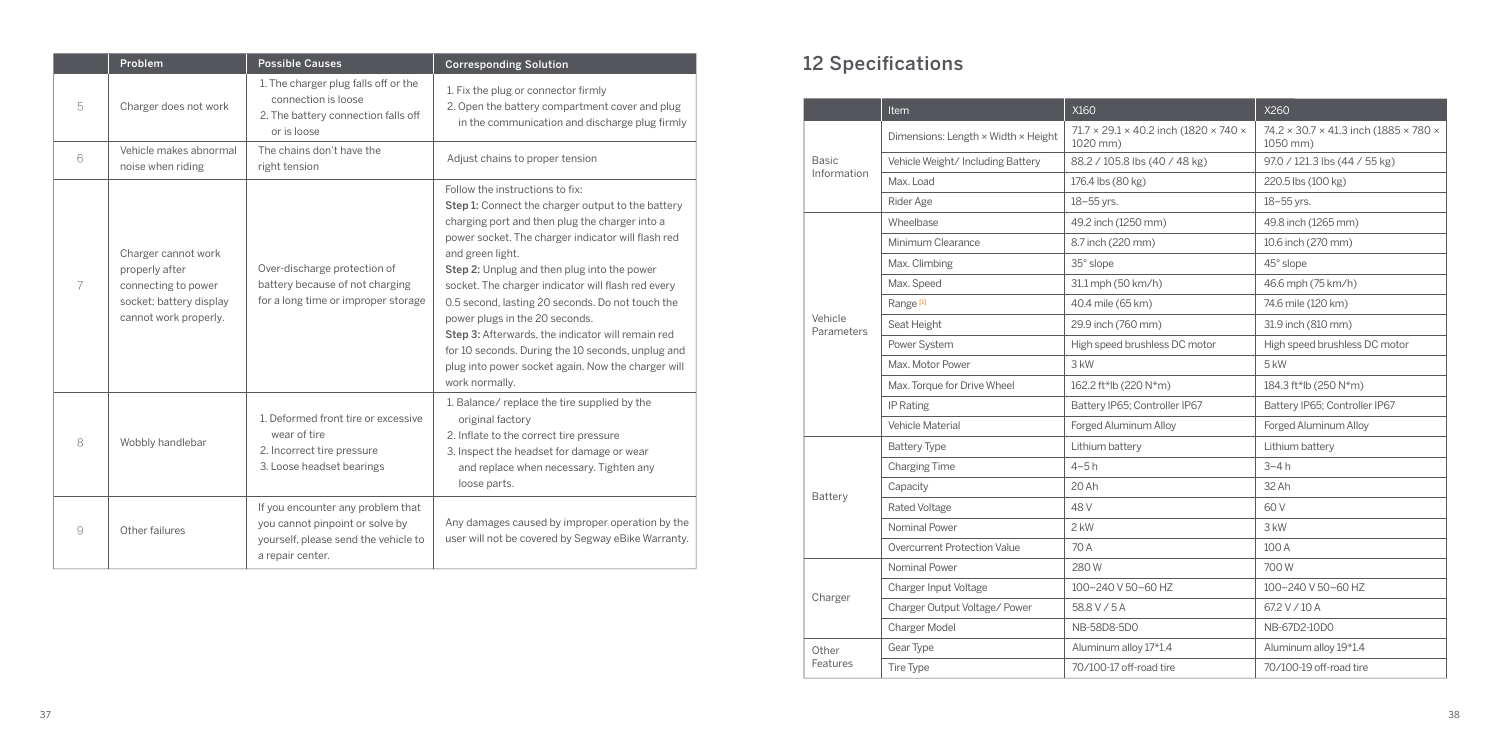|                   | Item                        | X160                                                | X260                                                |
|-------------------|-----------------------------|-----------------------------------------------------|-----------------------------------------------------|
|                   | <b>Wheel Diameter</b>       | 17 inch                                             | 19 inch                                             |
|                   | Handlebar Grip Material     | Silicone rubber                                     | Silicone rubber                                     |
|                   | Front Shock Absorber System | Single-shoulder inverted front<br>fork (adjustable) | Double-shoulder inverted front<br>fork (adjustable) |
| Other<br>Features | Rear Shock Absorber System  | Multi-link hydraulic spring central type            | Multi-link hydraulic spring central type            |
|                   | Rear Shock Absorber Range   | 3.0 inch (75 mm adjustable)                         | 3.3 inch (85 mm adjustable)                         |
|                   | <b>Brake System</b>         | Disc brake                                          | Disc brake                                          |
|                   | Primary Drive System        | HTD 8M belt 22.0 inch (560 mm)                      | HTD 8M belt 22.0 inch (560 mm)                      |
|                   | Secondary Drive System      | 420 chain with 112 sections                         | 420 chain with 106 sections                         |

[1] The range is defined as the distance the vehicle travels on a single full charge of the power pack. It will vary greatly depending on the actual environment. The result shown here is measured with rider weight 165.3 lbs (75 kg), ambient temperature 77 °F (25 °C), and speed 12.4 mph (20 km/h);

 Your range results are a direct reflection of your riding habits. The more conservatively you ride, the longer range you can expect from your Segway Dirt eBike. Some of the factors that affect range include: speed, number of starts and stops, acceleration, ambient air temperature, changes in elevation. tire pressure and payload.

Due to continuous improvement of the product, the performance parameters are subject to change without prior notice.

# 13 Certifications

#### Federal Communications Commission (FCC) Compliance Statement for USA

This device complies with part 15 of the FCC rules. Operation is subject to the following two conditions: (1) This device may not cause harmful interference, and (2) this device must accept any interference received, including interference that may cause undesired operation.

#### **NOTE**

This equipment has been tested and found to comply with the limits for a Class B digital device, pursuant to part 15 of the FCC Rules. These limits are designed to provide reasonable protection against harmful interference in a residential installation. This equipment generates, uses and can radiate radio frequency energy and, if not installed and used in accordance with the instructions, may cause harmful interference to radio communications. However, there is no guarantee that interference will not occur in a particular installation. If this equipment does cause harmful interference to radio or television reception, which can be determined by turning the equipment off and on, the user is encouraged to try to correct the interference by one or more of the following measures:

—Reorient or relocate the receiving antenna.

—Increase the separation between the equipment and receiver.

—Connect the equipment into an outlet on a circuit different from that to which the receiver is connected.

—Consult the dealer or an experienced radio/TV technician for help.

This equipment complies with FCC radiation exposure limits set forth for an uncontrolled environment.

#### Industry Canada (IC) Compliance Statement for Canada

This device complies with Industry Canada license-exempt RSS standard (s). Operation is subject to the following two conditions: (1) this device may not cause interference, and (2) this device must accept any interference, including interference that may cause undesired operation of the device.

"Le présent appareil est conforme aux CNR d'Industrie Canada applicables aux appareils radio exempts de licence. L'exploitation est autorisée aux deux conditions suivantes : (1) l'appareil ne doit pas produire de brouillage, et (2) l'utilisateur de l'appareil doit accepter tout brouillage radioélectrique subi, même si le brouillage est susceptible d'en compromettre le fonctionnement."

CAN ICES-3 (B)/NMB-3(B)

Neither Segway Inc. nor Ninebot is responsible for any changes or modifications not expressly approved by Segway Inc. or Ninebot. Such modifications could void the user's authority to operate the equipment.

Segway Dirt eBike (X160, X260) Contains Transmitter Module FCC ID: 2AU2Y-NQ2574 IC: 25633-NQ2574